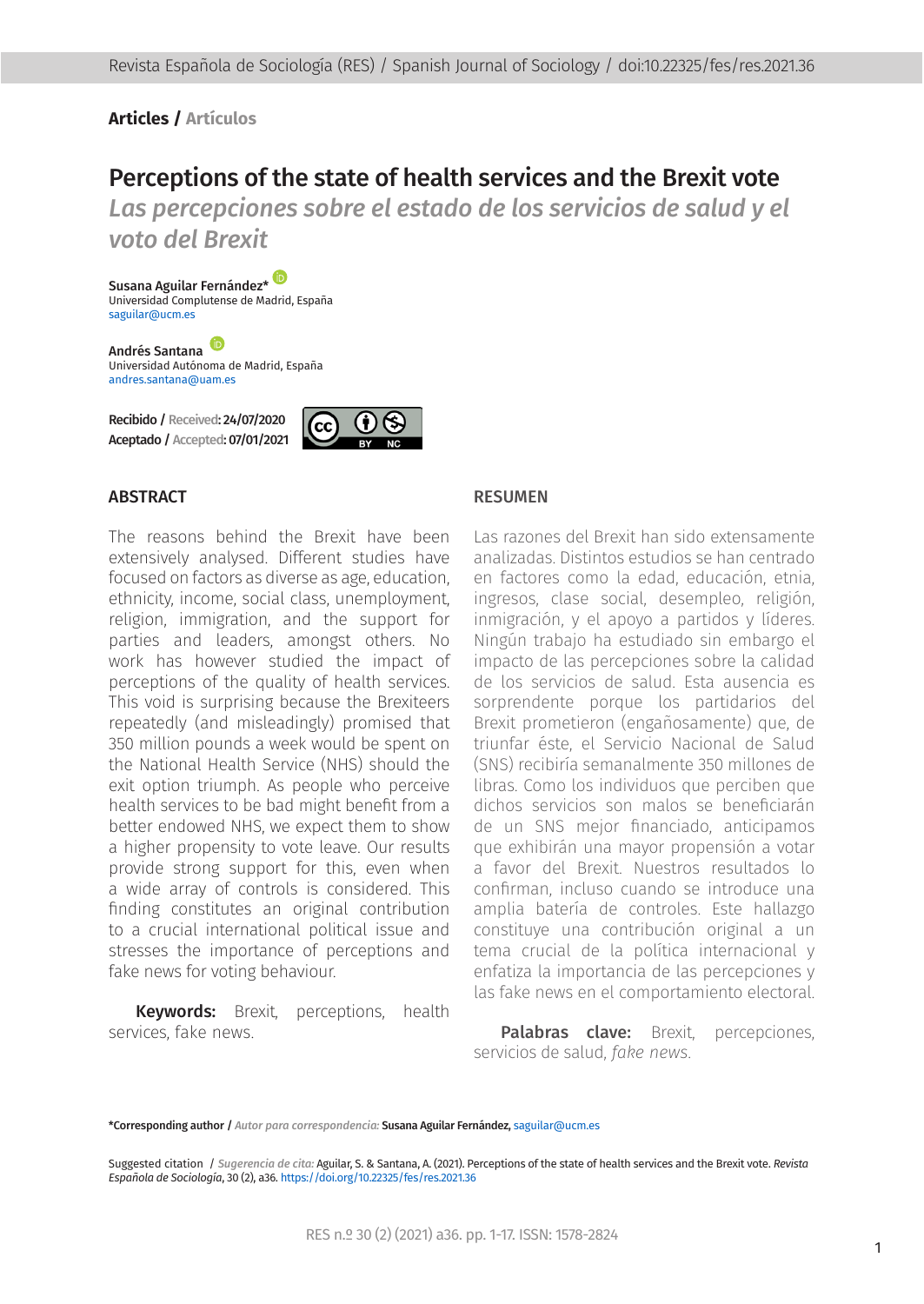#### **POLITICAL TURMOIL AND THE BREXIT**

Few popular consultations have attracted as much media and scholarly attention as the one held on 23 June 2016 in the UK and Gibraltar on whether to stay in or leave the European Union (EU). Marking the first time in the country's history in which a referendum outcome had gone against the signalled preference of the government, the reasons for the leave vote or the so-called Brexit (52 per cent vs 48 per cent) have been analysed by numerous journals, reports and political webs. Although Euro-scepticism had been gradually growing in the UK, the outcome took many by surprise. The political turmoil unleashed and the ensuing resignation of the by then Prime Minister (PM), David Cameron, who had defended the remain option with the vow to strengthen the position of the UK within the EU, gave way to three years of political infighting. Important milestones in the process have been the resignation of PM Theresa May in March 2019 when she failed to get the Parliament to support the deal her team had struck with Europe; the controversial leadership of PM Boris Johnson, who committed to leave, with or without a deal, and later suspended the Parliament, a move found to be unlawful by the Supreme Court; and the 2019 December elections that gave a big parliamentary majority to Johnson's Conservatives, a result which was interpreted as a mandate to get the Brexit done and take the UK out of the EU in early 2020, something that happened on 31 January. However, an 11-month transition period started then in which the future relationship between the two entities is being vehemently discussed. So far, the UK is obliged by EU rules and remains in the customs union and single market, but it has withdrawn from EU's political institutions. The future is thus still uncertain as a second deal has still to be reached by the end of 2020.

The Brexit has been linked to many different factors: contextual, such as unemployment, income and education in deprived areas ([Becker, Fetzer & Novy, 2017](#page-11-0)); political, such as the support for the UKIP ([Goodwin & Heath, 2016](#page-12-0)) and the Conservatives [\(Curtice, 2017](#page-12-1)), and leader images ([Clarke, Goodwin & Whiteley, 2017](#page-12-2)); policy-oriented, like the transfer of EU funds to UK regions (Fidrmuc, Hulényi & Tunali, 2016); and socio-demographic, such as age, education, and ethnicity [\(Goodwin & Heath, 2016\)](#page-12-0), social class, place of residence, and religious belonging ([Ashcroft, 2016](#page-11-1)), and income and employment ([Becker et al., 2017](#page-11-0)). Scholars have also studied the effects of the possession of smart phones, the use of internet, and news consumption on Facebook ([Del Vicario, Zollo, Caldarelli, Scala & Quattrociocchi, 2017](#page-12-3)) as well as newspaper readership [\(Swales, 2016\)](#page-14-0). Many others have focused on perceptions: self-reported health ([Townson, 2018](#page-14-1)), the mismatch between internationalized economies and parochial societies' values [\(Crescenzi, Cataldo & Faggian, 2018\)](#page-12-4), economic insecurity [\(Halikiopoulou & Vlandas,](#page-13-0) [2017\)](#page-13-0), anti-establishment feelings ([Hobolt, 2016\)](#page-13-1) and feelings towards immigration [\(Abrams](#page-11-2) [& Travaglino, 2018](#page-11-2); [Hobolt, 2016](#page-13-1); [Palma, Sinclair & Esses, 2019](#page-13-2); [Rolfe, Ahlstrom-Vij Hudson-](#page-13-3)[Sharp & Runge, 2018](#page-13-3)) are some examples. To our knowledge, no work has however studied the impact of perceptions of the quality of health services.

The rationale for choosing health services stems from [Townson \(2018\)](#page-14-1), who focuses on a key promise made by the leave campaign: to give the National Health Service (NHS) the £350m that the EU (allegedly) took every week from the UK. It was first made by the Labour MP, Gisela Stuart, and quickly subscribed to by Boris Johnson and Michael Gove, who repeatedly stood on platforms in which the promise appeared prominently. Indeed, it was painted on the side of their campaign bus touring all over Britain, and it was run in targeted internet adverts aimed at floating voters. The £350m figure was soon to become the subject of dispute and shortly before the vote Andrew Dilnot, the chair of the UK Statistics Authority, criticised it strongly. Once the result in favour of Brexit was announced, leading figures of the leave campaign started to step back from the "NHS promise": Iain Duncan Smith claimed he had never said the NHS would get £350m a week and Nigel Farage admitted that it had been a mistake to have made such a pledge. Days after the referendum, a crowdfunding campaign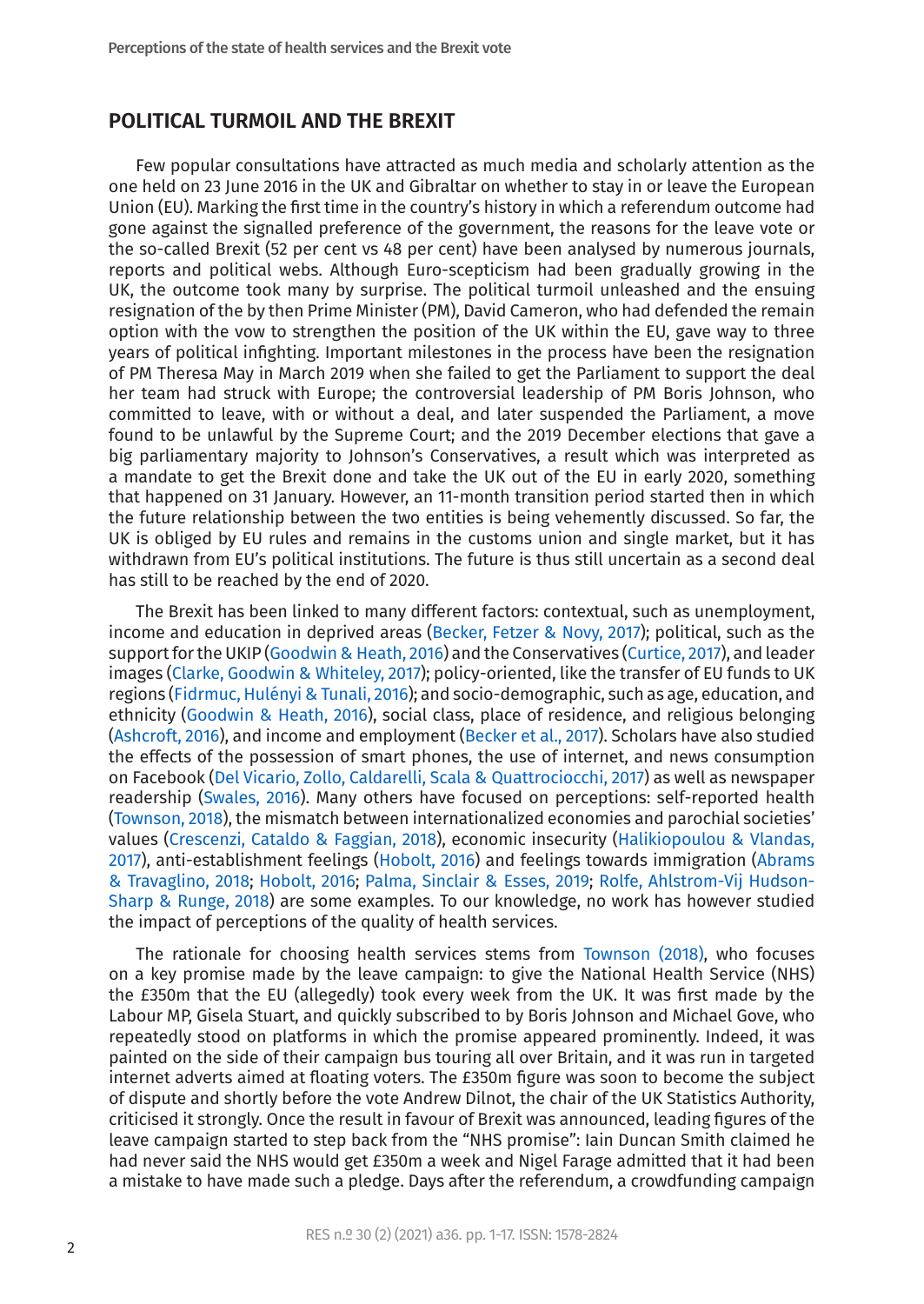based on alleged abuse of public trust was initiated, its purpose being to have Boris Johnson prosecuted over the NHS claim.

Even though most pro-leave public figures soon backtracked on the NHS pledge, the "damage" had already been done: a poll published a week before the referendum found that nearly half the British public had believed this claim and, most importantly maybe, 78 per cent of all voters had heard that Britain was sending £350m a week to the EU [\(Ipsos MORI,](#page-13-4) [2016\)](#page-13-4). A study by King's College London showed that 42 per cent of people who had heard of the claim still believed it to be true while 22 per cent were unsure. Conservative voters (54 per cent) and Leave voters (61 per cent) were particularly susceptible to this fake news item ([https://www.independent.co.uk/news/uk/politics/vote-leave-brexit-lies-eu-pay-money](https://www.independent.co.uk/news/uk/politics/vote-leave-brexit-lies-eu-pay-money-remain-poll-boris-johnson-a8603646.html, consulted on January 21st, 2020)[remain-poll-boris-johnson-a8603646.html, consulted on January 21st, 2020\)](https://www.independent.co.uk/news/uk/politics/vote-leave-brexit-lies-eu-pay-money-remain-poll-boris-johnson-a8603646.html, consulted on January 21st, 2020).

Not only had the NHS pledge a great impact on the British public but the leave campaign was described, overall, as more consistent because it confined itself to a small set of topics and core values [\(Shaw, Smith & Scully, 2017\)](#page-14-2). Its success might have translated in two facts: the pro Brexit percentage increased as the deadline vote day became closer ([Liberini, Oswald,](#page-13-5) [Proto & Redoano, 2019](#page-13-5)), and the only type of voter profile, which was also the most numerous (30.3 per cent), recording a significant increase in support for leave from 2016 to 2017 was the highly politically engaged, which was also the more susceptible to the leave campaign ([Janmaat, Melis, Green & Pensiero, 2018\)](#page-13-6).

The main goal of this article is to explicitly test whether perceptions of health services are significantly related to the leave vote, and whether those perceptions retain a statistically significant effect even after controlling for a variety of factors previously identified by the scholarly literature as relevant for the Brexit decision. As people with perceptions of bad health services may benefit from more money being allocated to the NHS, we expect that the worse the perceptions of those health services, the higher the likelihood of voting leave, all the rest equal. To test if individuals with more critical perceptions of the NHS were more likely to vote for the leave option, we use European Social Survey (ESS) data, and more specifically, the UK citizens' responses of the eighth round of the European Social Survey [\(ESS, 2018a](#page-12-5)) and the ESS round eight's specific module for the UK ([ESS, 2018c](#page-12-6)).

## **THE SUPPLY-SIDE OF POLITICS: POLITICIANS, (FAKE) NEWS, AND REFERENDUMS**

The ability of political leaders to activate dormant divides and to even invent non-existing ones has been amply recognized in the literature. As early as 1969, Sartori anticipated that, in an increasingly politicized world, "the power of power (was) growing at a tremendous pace... with reference to the manipulative and coercive capacity of state power" (1969, p. 214). This capacity has grown in our days on account of the usage of digital information and on-line social networks. These new technologies can be astutely used by spin doctors and electoral experts in party campaigns and consultation processes to propagate fake news. Once the information is detected to be false, the propagator can backtrack and offer excuses for her misjudgement or inaccurate statement in order to escape "punishment". The damage can be however irreversible as certain segments of society might continue to believe that the information in question was right.

Manipulative powers can misrepresent reality and hide factual evidence, thereby distorting public perceptions on a large scale. In this article we assume that this process is basically top-down or elite-led. However, we do not overlook the fact that many people carry their own biases, as shown for instance by party affiliates being more tolerant toward the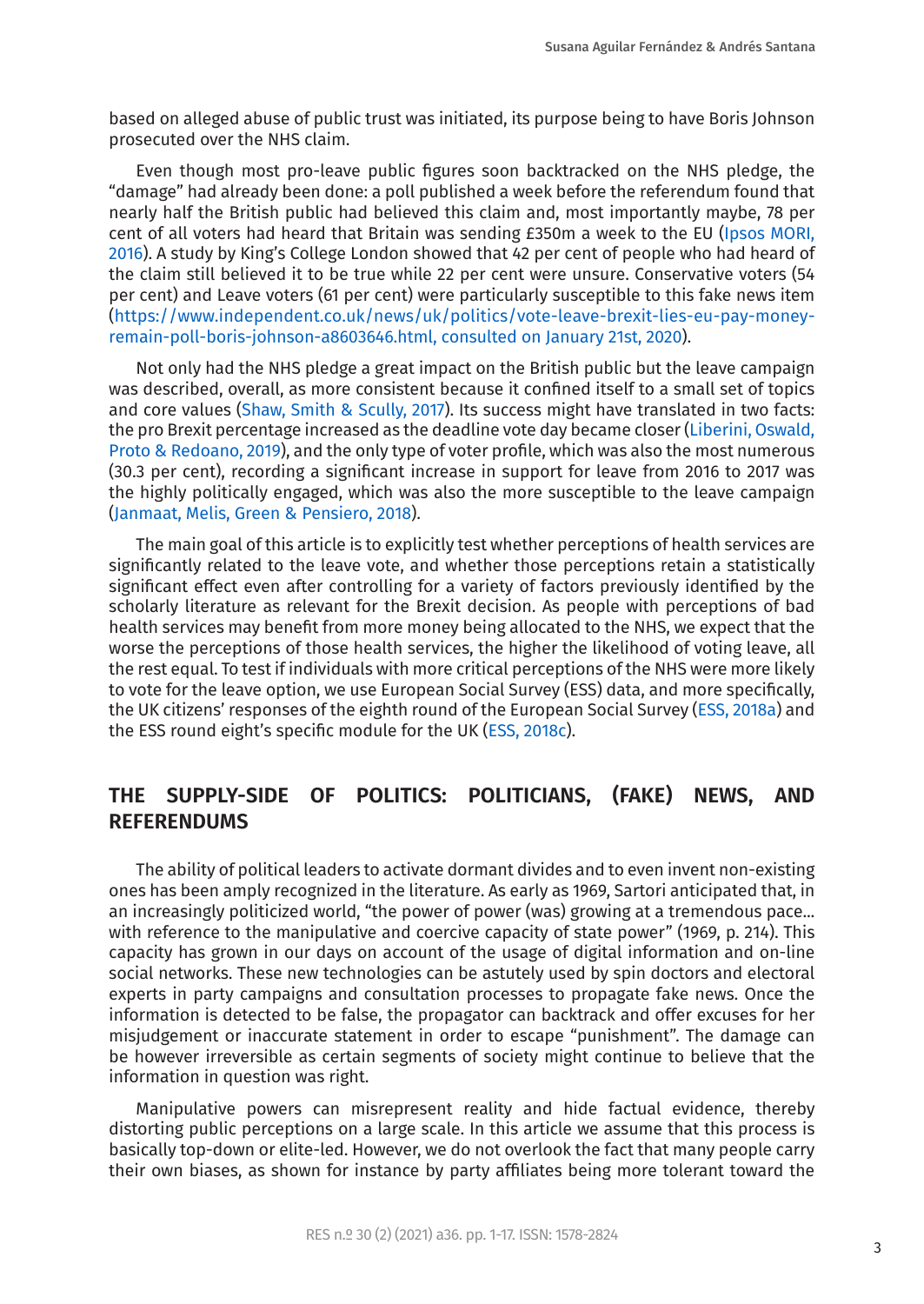corruption practices of their own party (Anduiza, Gallego & Muñoz, 2013). Nor do we ignore that people are often resistant to change and may choose to expose themselves to those information channels that, by being in tune with their stereotypes and preconceived ideas, reinforce their perceptions [\(Cantarella, Fraccaroli & Volpe, 2019;](#page-12-7) [Jermias, 2001](#page-13-7); [Jonas, Schulz-](#page-13-8)[Hardt, Frey & Thelen, 2001](#page-13-8)). Regardless of whether it is one way or another, perceptions of the world may matter as much as the real world itself: whether people decide to join or not a protest movement can be partially attributed to political entrepreneurs who construct and channel certain emotions such as fear and joy ([Jasper, 2011](#page-13-9)), and how people perceive the consequences of globalization help us explain the vote for populist parties in Europe.

Referendums and popular consultations, which usually demand from the voter a "Manichean" decision on complex matters, offer a perfect scenario for the use of these manipulative powers. Some of these matters have a moral character, are elusive consensus and prone to be simplified by the elites and interest groups: abortion (the 2018 consultation in Ireland) and same-sex marriage (the 2015 consultation in Slovenia and the 2008 popular initiative in California) are some examples. In other cases, the call for the people to decide relates to high-profile constitutional matters: the Brexit is a perfect example but so were the consultations in Scotland (2014) and Quebec (1995) about the possibility to break away from Great Britain and Canada, respectively. Popular consultations in countries such as Switzerland and the United States show a low turnout of around 30 per cent ([Mendelsohn](#page-13-10) [& Cutler, 2000\)](#page-13-10) and usually mobilize less citizens than elections [\(LeDuc, 2003](#page-13-11)). Referendums may at times promote intolerance and undermine minority rights ([Gamble, 1997\)](#page-12-8). In the 70s, many US state chambers adopted pieces of legislation against racial discrimination whereas certain referendums voided them [\(Vanderleeuw & Engstrom, 1987\)](#page-14-3) and went against minority rights in five areas: aids tests, language, school desegregation, housing desegregation and desegregation in public spaces, and gay rights ([Donovan & Bowler, 1998](#page-12-9); [Gamble, 1997](#page-12-8)). In a comparative analysis of the 49 US states that have some form of popular consultation (the only exception is Delaware), the propensity to prohibit same-sex marriage was higher in all those cases in which the participation of the legislative was not contemplated [\(Lupia,](#page-13-12) [Krupnikov, Levine, Piston & Von Hagen-Jamar, 2010\)](#page-13-12). By not allowing its intervention, [Lewis](#page-13-13) [\(2011\)](#page-13-13) concluded that minority rights could be jeopardized. In Switzerland, religious minority rights have been equally unprotected by referendums [\(Christmann & Danaci, 2012\)](#page-12-10). Not surprisingly, [Smith \(2005\)](#page-14-4) has claimed that political institutions such as the courts or the government can make more headway with the protection of rights than popular initiatives.

Although there is no unequivocal consensus about the outcomes of popular initiatives ([Frey & Goette, 1998](#page-12-11); [Uleri, 1996](#page-14-5)) and [Donovan and Bowler \(1998\)](#page-12-9) have qualified their negative conclusions, there are reasons for caution over them. Yet they are on the rise [\(Mendelsohn](#page-13-10) [& Cutler, 2000\)](#page-13-10) and right and left populist parties have used them or argued in favour of them. Only in Europe can the following recent examples be singled out: the proposal by the Law and Justice party in Poland to hold a referendum in order to tackle the country's relationship with the EU, Podemos' support for a referendum in Catalonia to address the separatist challenge, the 2016 referendum over immigration quotas promoted by Orbán in Hungary, and the 2015 referendum on the EU economic rescue to Greece organized by the Syriza government of Tsipras.

The referendum on the EU membership of the UK was not called by a populist party nor can its result be labelled as illiberal or anti-minority rights. It is however a clear example of how popular consultations can help political leaders fabricate divisive issues: the pro-leave campaigners singled out the financial crisis of the NHS and claimed that exiting the EU would alleviate its monetary deficit. They knew exactly why they were hitting on the NHS: ever since the 1942 Beveridge Report set out to fight against the five evils of want, disease, ignorance, squalor and idleness, and established the foundations for the welfare state in the UK, the citizens have shown unwavering support for the NHS and have systematically made it their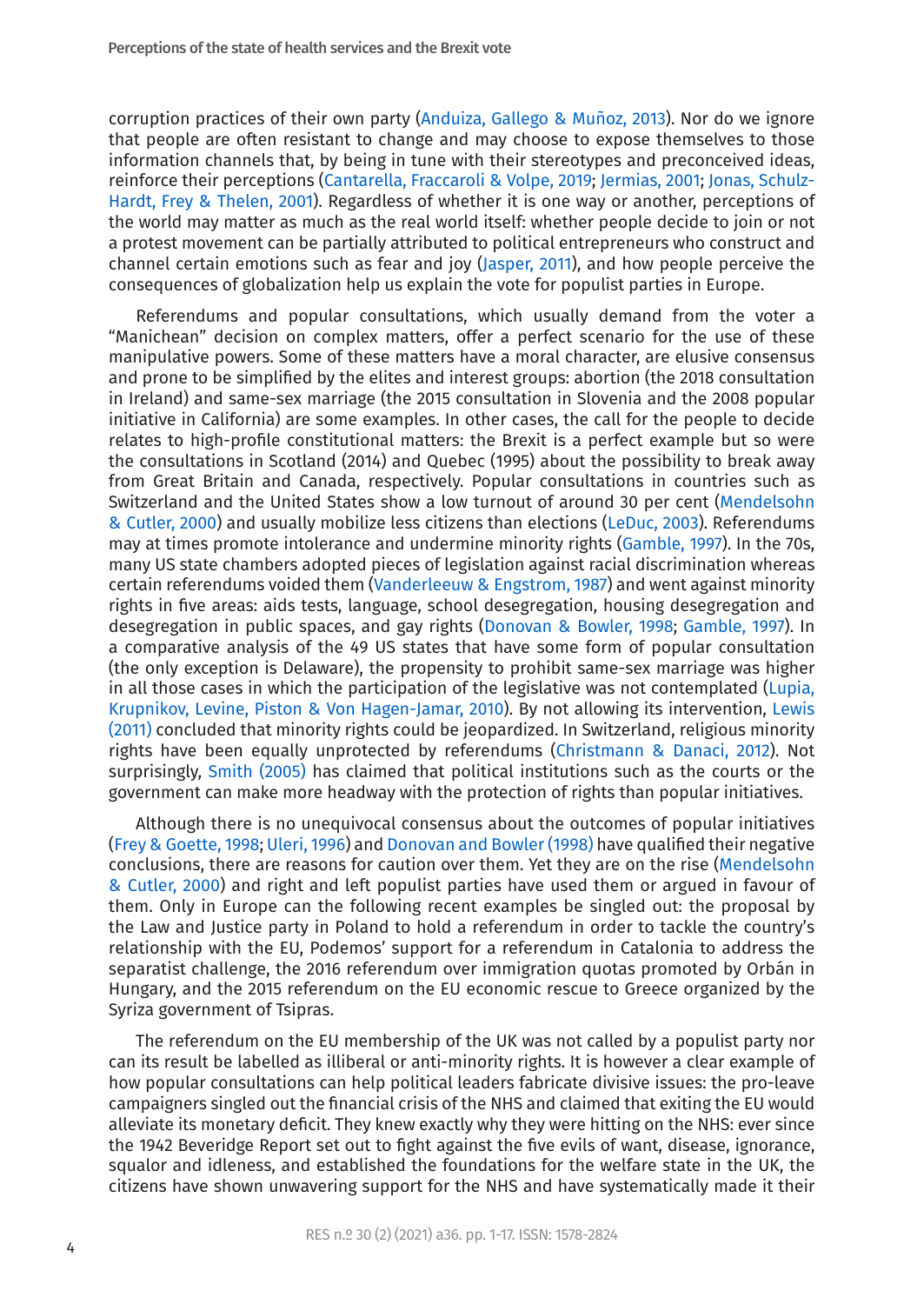priority to get extra government funding for the health services. Furthermore, survey data show that the NHS is cherished as a public institution and has become a key element of the national identity.

The NHS, which pioneered worldwide the idea that free healthcare was to be associated to citizenship, has undergone numerous and profound changes since its kick-off in 1948. As the staff working for the NHS has skyrocketed and the pressure for services is ever growing, the budget assigned to it has always fallen short of demand and expectations. The first budget cuts were introduced in the 50s, but it was the Conservative Party under Thatcher that started a process of privatisation of the NHS in the 80s. Since then cabinets of different political leanings have not deviated from this policy, even though they may have publicly denied it. While support for the NHS has changed little over time, citizens' satisfaction with it is not constant and changes in response to issues like funding, waiting times, patient experience, and the political context.

The last survey conducted in 2019 shows that overall satisfaction with the NHS is 60 per cent. Those who are very or quite dissatisfied reached their highest around 1995 (nearly 50 per cent) and amount now to less than 25 per cent. The main reasons for dissatisfaction are staff shortages (62 per cent) and long waiting times for general practitioners and hospital appointments (57 per cent). Most importantly for our argument, the idea that the government doesn't spend enough money on the NHS is the third reason (49 per cent). Despite a high level of overall satisfaction, the prospects for the NHS seem gloomy as 42 per cent think that the general standard of care will get worse rather than better (29 per cent) over the next five years. Again, the funding problem resurfaces in this item when 80 per cent express that the NHS is facing a major or severe funding problem, a perception that was also found in the previous years [\(https://www.kingsfund.org.uk/publications/public-satisfaction-nhs-social](https://www.kingsfund.org.uk/publications/public-satisfaction-nhs-social-care-2019#reasons, consulted on 7 October 2020)[care-2019#reasons, consulted on 7 October 2020\)](https://www.kingsfund.org.uk/publications/public-satisfaction-nhs-social-care-2019#reasons, consulted on 7 October 2020).

#### **DATA AND METHODS**

We combine the UK citizens' responses of the eighth round of the European Social Survey ([ESS, 2018a](#page-12-5)) with the specific module for the UK [\(ESS, 2018c](#page-12-6)), which collects countryspecific information on the Brexit. Starting in 2002, the European Social Survey (ESS) is an academically-driven multi-country survey administered on a biennial basis. To date (October 2020), nine rounds have been completed, with 22 countries participating in the first round, 31 countries in the last (ninth) round, 14 countries in all the rounds (Belgium, Finland, Germany, Hungary, Ireland, the Netherlands, Norway, Poland, Portugal, Slovenia, Spain, Sweden, Switzerland, and the United Kingdom), and 38 countries in at least one round.

The ESS employs the most rigorous methodologies: the surveys involve strict random probability sampling, a minimum target response rate of 70 per-cent and rigorous translation protocols. The unit of analysis are individuals, and the universe is made up of all persons aged 15 and over who dwell in private households in the participating countries regardless of their nationality, citizenship, language or legal status. The time method consists of partly repetitive cross sections, whereby questions on a variety of core topics are repeated from previous rounds of the survey. The hour-long interviews also include specific modules of questions developed for each round and, in some instances, country-specific data are also collected to open the possibility of asking questions that are of interest for a particular country.

The relevant round for this study is the eighth one, which asks a set of questions about the Brexit in the module for the UK. Since this round, all countries are required to administer the entire questionnaire face-to-face. In Round 8, the survey covered 23 countries, including 18 EU member states (all but Bulgaria, Croatia, Cyprus, Denmark, Greece, Latvia, Luxembourg,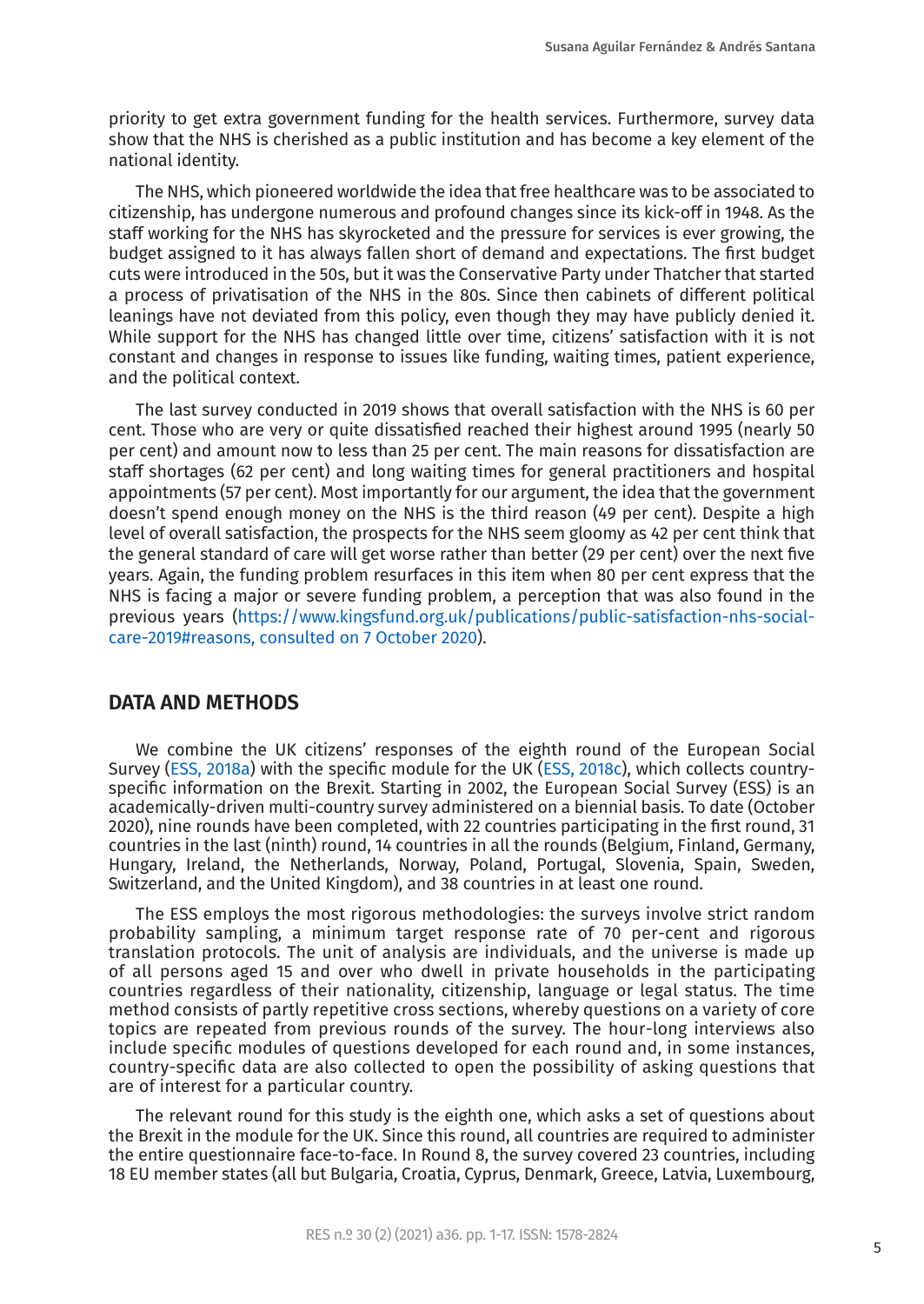Malta, Romania, and Slovakia) plus five non-EU countries (Iceland, Israel, Norway, the Russian Federation, and Switzerland) with an overall case count of 44,387 and 536 variables. The specific modules developed for Round 8 covered Public Attitudes to Climate Change, Energy Security, and Energy Preferences and Welfare Attitudes in a Changing Europe. In this article, we used the ESS Round 8 version 2.1, published on December 1 2018. Further technical details regarding the ESS Round 8 may be consulted in the ESS8 Documentation Report [\(ESS, 2018b,](#page-12-12) [pp. 6-18\)](#page-12-12).

In the UK, the data collector was the National Centre for Social Research and the funding agency, the Economic and Social Research Council. The mode of data collection of the main interview was computed assisted personal interview (CAPI) and the mode of data collection of the contact form interview was paper and pencil interview (PAPI). The questionnaire was structured exclusively in English and the fieldwork period started on September 1st 2016 and ended on March 20th 2017. The sample design stipulated a representative sample of those aged 15 or above living in the UK, with varying sample sizes across regions given the regions' likewise varying population sizes; north of the Caledonian Canal, the Isle of Man and the Channel Islands were excluded. The sample frame consisted of two stages, postal sectors and postal delivery points. The sample design included five stages, which, on top of postal sectors and delivery points, comprised dwellings, households and persons. The fieldwork was carried out by 214 free-lance interviewers who were exclusively paid per completed interview. All of them were trained in refusal conversion and most of them received ESS specific personal briefing. Advance information provided to interviewees consisted in a letter and a brochure, and unconditional non-monetary incentives were provided before the interview. Out of a total of 5,000 issued sample units for the main questionnaire, 1,959 valid interviews were obtained with a response rate of 42.82 per cent. Further technical details of the UK survey may be consulted in the ESS8 Documentation Report [\(ESS, 2018b, pp. 181-190\).](#page-12-12)

The eighth round of the ESS was accompanied by an auxiliary file with specific data for the UK, which includes information on seven variables for the same 1,959 individuals: the individual and country identifiers and five questions on the Brexit, three of them related to the EU referendum held in June 2016 (whether the interviewee had voted or not; whether the interviewee voted stay, leave, or blank; and how would a non-voting interviewee have voted if given again the chance), and the other two on the hypothetical scenario than an EU referendum were held the day after the interview (how would she vote and how likely was she to vote).

As the main survey and the UK module include information on the same 1,959 individuals, we sorted both datasets by the individual identifier and performed a 1:1 merge of the two databases to add the variables of the UK module to those of the main survey. The resulting database had 1,959 individuals and 541 variables (534 of the main survey, five of the UK module, and two shared by both). After removing from our database those without UK citizenship (115) and under voting age (32), we are left with 1,812 cases. As its unit of analysis are also individuals, the merged dataset can be analysed without the need to employ hierarchical analytical techniques like multilevel analyses.

As we want to test whether perceptions of bad health services are related to the leave vote (first model), our dependent variable is binary, and takes on the value 1 if the answer is "leave" ("in the EU referendum in June 2016, did you vote for the UK to remain a member of the EU or to leave the EU?"), and 0 if the answer is "remain". Cases for which the EU referendum question was not applicable (395) or without valid responses to it have been coded as missing and are not included in our analyses<sup>1</sup>.

Our key independent variable ("what you think overall about the state of health services in the UK nowadays?"), which is included in all our models, has 11 values, from extremely bad (0) to extremely good (10). Its inclusion in the models only produces one additional missing case.

<sup>1</sup> Cases for which the EU question was not applicable include those who did not vote in the EU referendum (366 of the total voting-age UK citizens in the merged database), were not eligible to vote or not registered (23), refused to report whether they had voted or not (5), or did not know if they had voted (1). Cases without valid responses to the EU question include those who voted blank (4), refused to tell the interviewer how they voted (25) or did not know how they voted (5).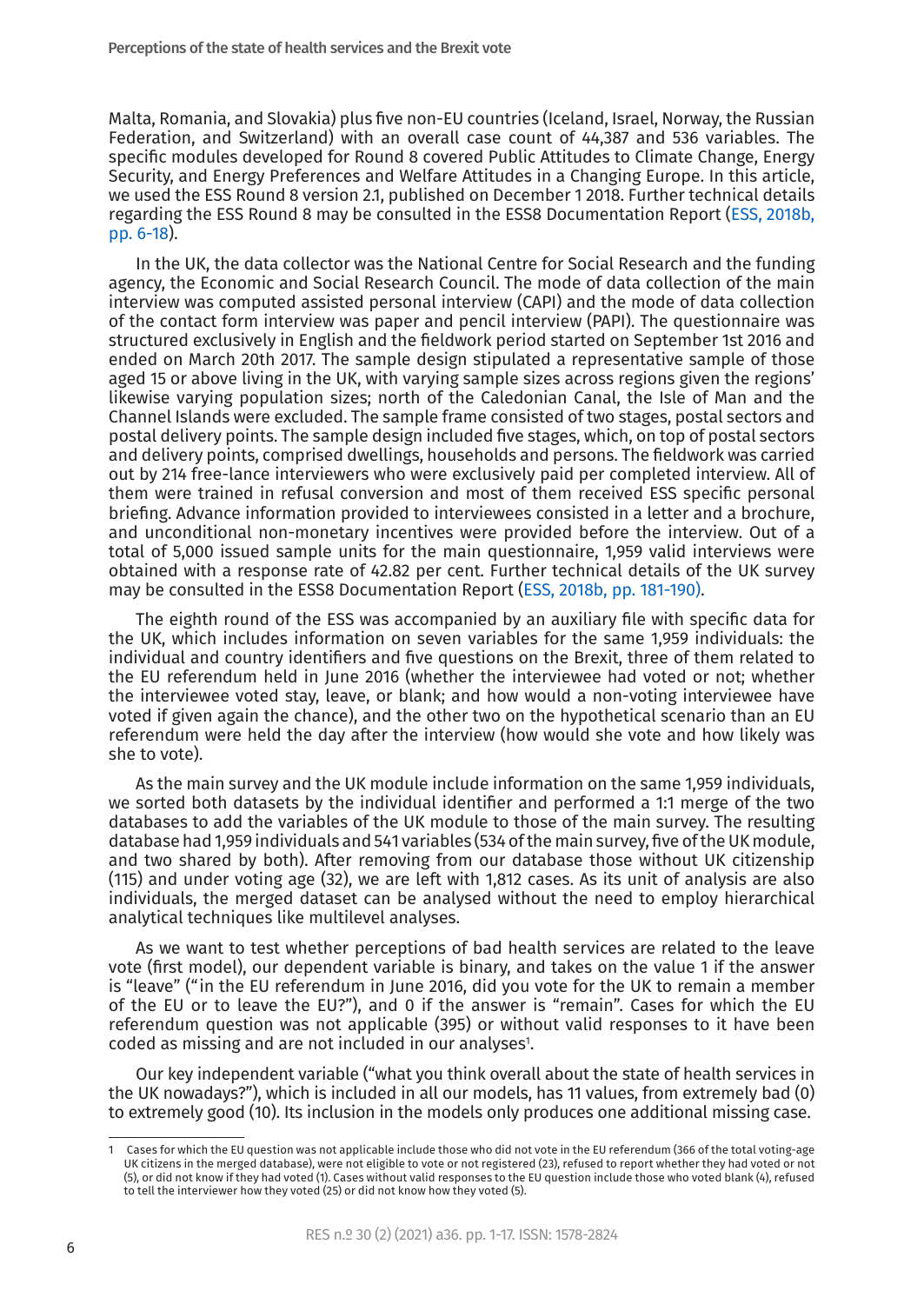In our second model, we control for socio-demographic variables: age (in years), gender (0 = men, 1 = women), education (recoded as 1 = primary, 2 = secondary, 3 = tertiary,  $\frac{1}{4}$  = MA and PhD), first ancestry (recoded as  $1 =$  British/English,  $2 =$  Welsh,  $3 =$  Scottish,  $4 =$  Northern Irish, 5 = European, 6 = non-European), dwelling (recoded as 1 = big city or suburb, 2 = town or small city, 3 = village or farm), and church attendance (recoded as 1 = never, 2 = occasionally, i.e., less than weekly, 3 = frequent, i.e., weekly or more). The inclusion of all these variables is responsible for the loss of 112 additional cases.

In the third, we control for economic and work-related variables: income (eleven levels), unemployment (1 = yes, 0 = no), employment sector (1 = public, 2 = private, 3 = self-employed). union membership (1 = yes,  $0 = \text{no}$ ), perceptions of risk of financial insecurity ("during the next 12 months how likely is it that there will be some periods when you don't have enough money to cover your household necessities?", from  $1 =$  not at all likely, to  $4 =$  very likely), and perceptions of facing household income difficulties (from 1 = living comfortably on present income, to 4 = finding it very difficult on present income). As the latter two correlate too highly (0.59), we have run a factor analysis (FA) to create a latent variable of economic insecurity (see details in [Table A1](#page-14-6) in the appendix). We have also run a principal component analysis (PCA) and a parallel analysis (PA) to confirm that the two items can be meaningfully combined in a single dimension. Both the PCA [\(Table A2 in the appendix](#page-14-7)) and the PA ([Table](#page-15-0) [A3 in the appendix](#page-15-0)) corroborate that the two economic insecurity items load into a single dimension. The inclusion of the economic and work-related set of variables provokes the loss of 226 additional cases.

To exclude the possibility that the results found for the degree of satisfaction (or lack thereof) with the quality of the health services may owe to other sources of satisfaction, we introduce a further control in our fourth model, "general satisfaction", which captures the respondents' satisfaction with the state of education, the way democracy works, the government, and life in general. As we did with the economic insecurity latent variable, we have run a FA (details also available in [Table A1](#page-14-6)) to create a latent variable of general satisfaction. Satisfaction with the government and with democracy are the indicators with the highest loads. Before running the FA, we have conducted the standard battery of techniques to determine the dimensionality of the four items, including a PCA, a PA, and a scree plot (SP). The three coincide in pointing to a single dimension: the PCA shows that only one eigenvalue is higher than unity ([Table A2 in the appendix](#page-14-7)), the PA reveals that only one component has a larger PCA eigenvalue than PA eigenvalue [\(Table A3](#page-15-0)), and the SP reveals that the drop in the magnitude of eigenvalues becomes much flatter after the first plotted point [\(Figure A1 in the](#page-15-1) [appendix](#page-15-1)). Therefore, controlling for the single general satisfaction variable created with the FA seems appropriate. This variable engenders 49 additional missing values.

[Table A4 \(in the appendix\)](#page-15-2) shows the descriptive statistics and also the variance inflation factors (VIFs) of the independent variables. All the VIFs lie well below the values that would call for concern regarding potential problems of multicollinearity, implying that the variables can be simultaneously introduced into the models. [Table A5 \(in the appendix\)](#page-16-0) displays the matrix of correlations of the variables employed in the analyses. Note that the propensity of voting leave has a statistically significant (at the conventional five per cent level) negative correlation not only with the satisfaction with health services, but also with education level, income level, first (non-British or non-English) ancestry, sex (woman), and union member, as well as substantial positive correlations with age, employment sector (not public) and economic insecurity. Our key independent variable, satisfaction with health services, has statistically significant correlations with age, religious attendance, and general satisfaction, as well as a negative one with economic insecurity.

Altogether, the main independent variable and all the control variables added in models 2, 3 and 4 are responsible for the loss of 388 cases, leading to a total of 995 cases used in our regression models. Table A6 (in the appendix) displays the details of the total number of cases in the survey and the different sources of missing data. Following standard practice, all the models are computed using the same number of cases (the 995 for which there is information on all the variables of the full model): by doing so, we can be sure that the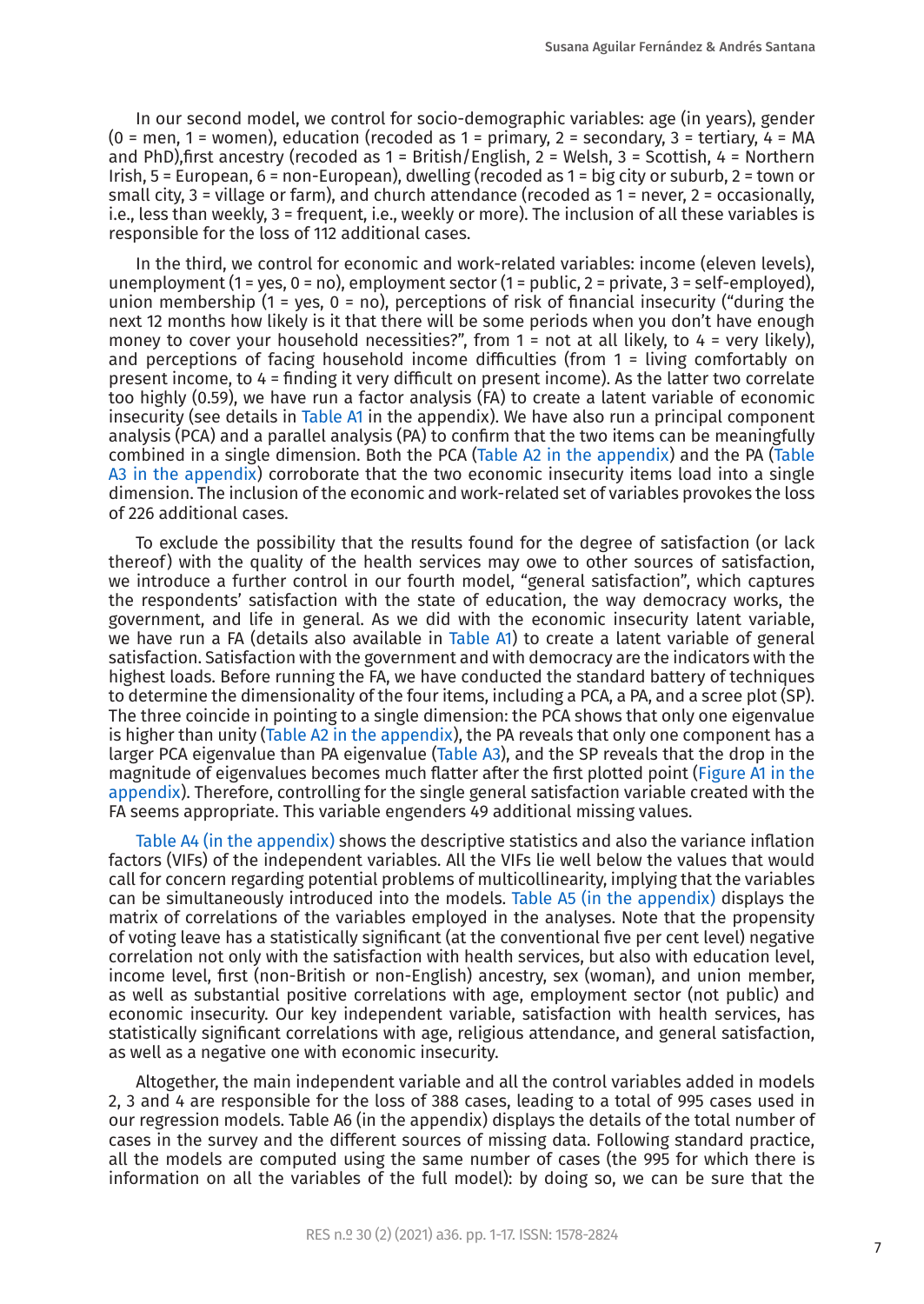differences among the models are due to the relationships among the variables, and not to the differences among the samples ([Santana & Rama, 2017, pp. 149-150\)](#page-14-8).

#### **RESULTS**

Our four models in [Table 1](#page-8-0) consistently show that perceptions of bad health services are related to the Brexit vote. In consonance with our hypothesis, worse perceptions of health services significantly enhance the likelihood of voting leave, both in the uncontrolled model and in the three models with controls. In our second model, the only controls that matter are female, tertiary and MA/PhD education, and Scottish and European ancestry, all of them reducing the propensity to vote leave, whereas age increases it. Attesting to the robustness of our results, all these controls retain their significance and the direction of their effects in the third and fourth models, and none of the non-significant controls in the second model attains significance in the third and fourth models. None of the socioeconomic controls added in our third model is statistically significant and, again, this result is robust, as none acquires significance in the fourth model. Finally, the fourth model reveals that our latent control variable, general satisfaction, is positively related to the leave decision.

Notice that the four tested models are sequentially nested, so all the variables of a given model, whether significant or not, are included in the next model. By testing nested models for the same number of cases (for the same sample), we ensure the comparability of models and the adequacy of the usage of several measures to compare the goodness of fit of the different models, such as the likelihood ratio test (LRT) or Akaike's Information Criterion (AIC). Both the LRTs and the Wald tests for the variables added in each model suggest that model 1 significantly improves the fit of a null model without any explanatory variables, model 2 significantly improves the fit of model 1, model 3 fails to improve significantly the fit of model 2, and model 4 significantly improves the fit of model 32 . The figures for the AIC imply that the best fitting model is the full model (model 4), followed by model 2, which also receives substantial support. Model 3 has considerable less support, and the uncontrolled first model has almost no support<sup>3</sup>.

Moreover, we do not test so-called refined or more-parsimonious models that exclude variables that fail to reach conventional significance thresholds (or, for that matter, the sets of variables that fail to improve the goodness of fit of previous models) because, despite their popularity among many scholars, these refined models suffer from serious statistical problems, such as unpredictable biases in the regression coefficients, the P-values and the confidence intervals [\(Heinze & Dunkler, 2017\)](#page-13-14). Note also that non-significant is not the same as zero, so omitting a variable because it is non-significant could lead to a mis-specified model.

Hence, regardless of the controls we introduce, perceptions of the quality of health services are significantly related to the Brexit vote: the worse the former are, the higher the propensity to vote leave. As [Figure 1](#page-10-0) shows, these perceptions explain 24 percentage points in the probability of voting leave, spanning from 65 per cent among those who believe that the quality of health services is extremely bad (0) to 41 per cent among those who believe it to be extremely good (10).

<sup>2</sup> Following standard practice, we consider that a model significantly improves the fit of another one when the p-value of the chi square for the relevant degrees of freedom is below 0.05. Being an approximation of the LRTs, the Wald tests provide qualitatively the same answer as the LRTs.

<sup>3</sup> The lower the figure for Akaike's Information Criterion ([Akaike, 1973](#page-11-3)), the better the fit of the model; moreover, according to the rulesof-thumb offered by [Burnham and Anderson \(2002\)](#page-12-13), models within 0–2 points on the AIC also have substantial support, models in the 4–7 point range have considerably less support, and models greater than 10 points apart have almost no support.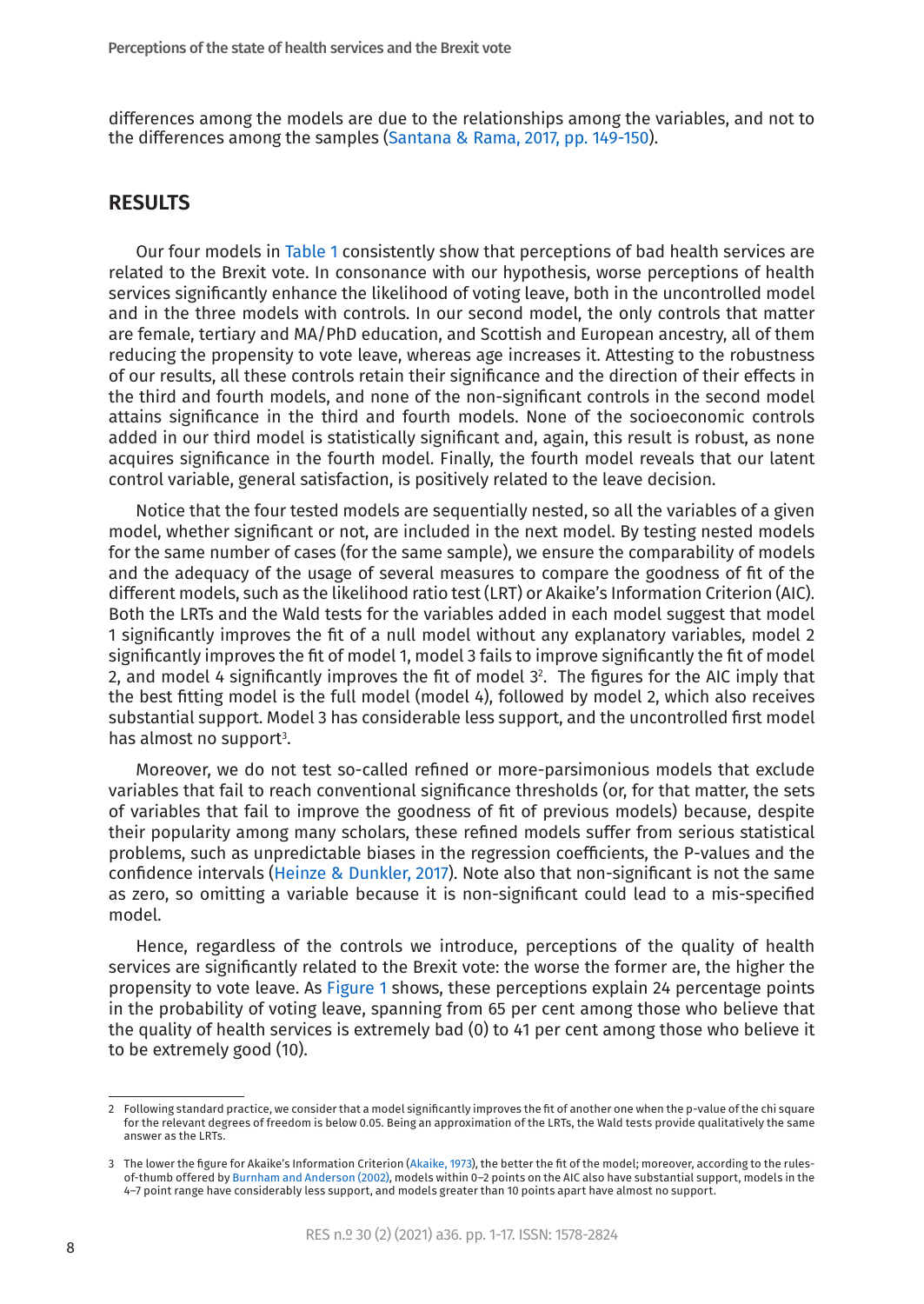|                                    | Model 1    | Model 2     | Model 3     | Model 4     |
|------------------------------------|------------|-------------|-------------|-------------|
| Satisfaction health services       | $-0.0683*$ | $-0.0808**$ | $-0.0793*$  | $-0.114***$ |
|                                    | (0.0285)   | (0.0311)    | (0.0316)    | (0.0340)    |
| Age (years)                        |            | $0.0105*$   | $0.0139**$  | $0.0130**$  |
|                                    |            | (0.0045)    | (0.0050)    | (0.0050)    |
| Sex (female)                       |            | $-0.288*$   | $-0.351*$   | $-0.337*$   |
|                                    |            | (0.1380)    | (0.1444)    | (0.1452)    |
| Education (base: primary)          |            |             |             |             |
| - Secondary                        |            | $-0.264$    | $-0.205$    | $-0.279$    |
|                                    |            | (0.2221)    | (0.2248)    | (0.2268)    |
| - Tertiary                         |            | $-1.108***$ | $-1.001***$ | $-1.043***$ |
|                                    |            | (0.2183)    | (0.2313)    | (0.2328)    |
| - MA, PhD                          |            | $-1.797***$ | $-1.676***$ | $-1.696***$ |
|                                    |            | (0.2639)    | (0.2843)    | (0.2852)    |
| First ancestry (base: English)     |            |             |             |             |
| - Welsh                            |            | $-0.295$    | $-0.245$    | $-0.191$    |
|                                    |            | (0.2668)    | (0.2697)    | (0.2729)    |
| - Scottish                         |            | $-0.786***$ | $-0.754**$  | $-0.702**$  |
|                                    |            | (0.2306)    | (0.2323)    | (0.2339)    |
| - Northern Irish                   |            | 0.0722      | 0.133       | 0.155       |
|                                    |            | (0.4003)    | (0.4049)    | (0.4065)    |
| - European                         |            | $-0.520*$   | $-0.522*$   | $-0.489*$   |
|                                    |            | (0.2241)    | (0.2257)    | (0.2280)    |
| - Non-European                     |            | $-0.602$    | $-0.633$    | $-0.669$    |
|                                    |            | (0.3747)    | (0.3767)    | (0.3778)    |
| Dwelling (base: big city)          |            |             |             |             |
| - Town or small city               |            | 0.149       | 0.133       | 0.126       |
|                                    |            | (0.1715)    | (0.1725)    | (0.1733)    |
| - Village or farm                  |            | 0.0212      | 0.00850     | $-0.0209$   |
|                                    |            | (0.1868)    | (0.1898)    | (0.1907)    |
| Church attendance (base:<br>never) |            |             |             |             |
| - Occasional                       |            | 0.0760      | 0.0701      | 0.0342      |
|                                    |            | (0.1508)    | (0.1522)    | (0.1534)    |

<span id="page-8-0"></span>**Table 1.** Perceptions of health services and the Brexit vote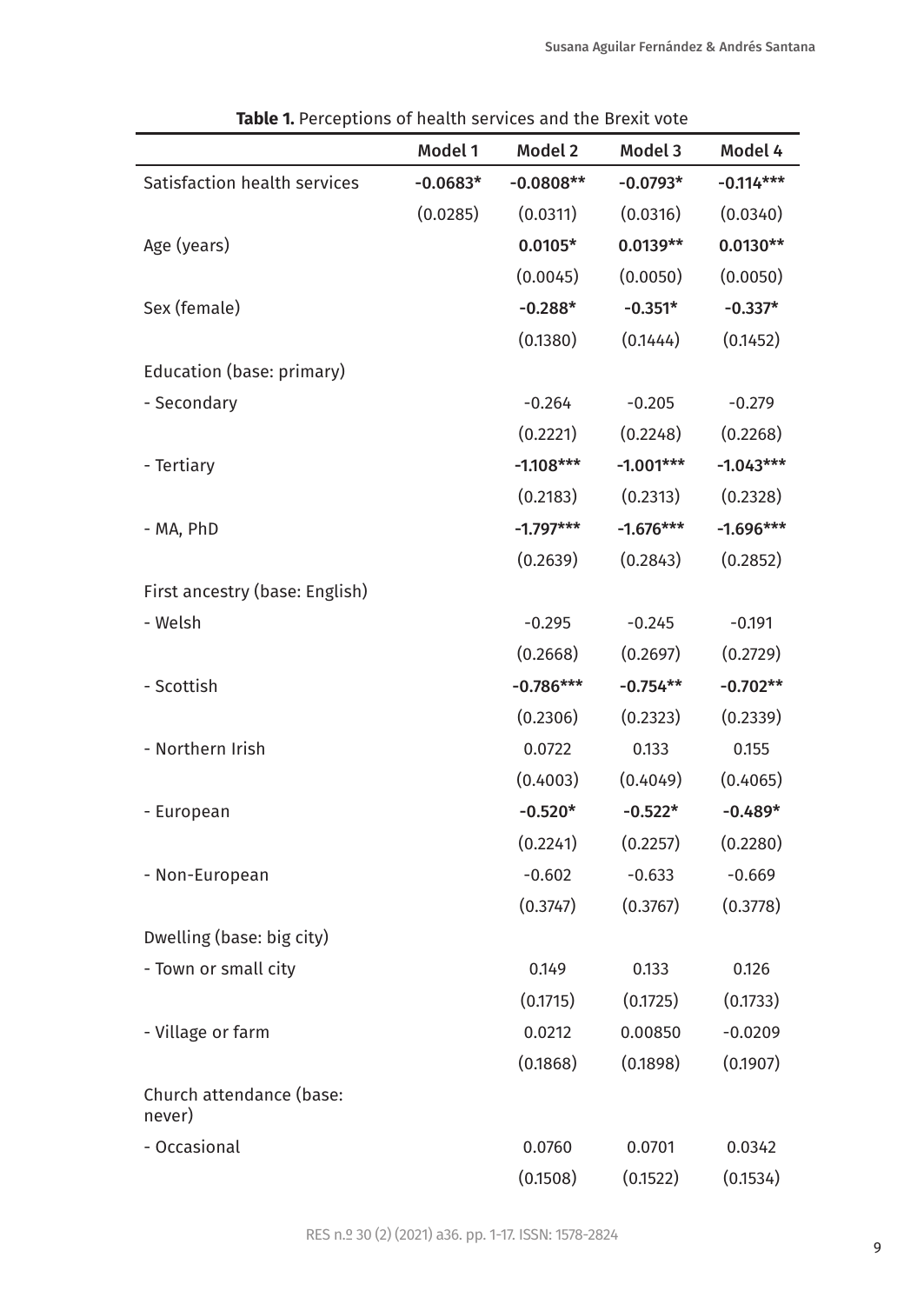| - Frequent                            |        | $-0.235$ | $-0.205$   | $-0.303$  |
|---------------------------------------|--------|----------|------------|-----------|
|                                       |        | (0.2360) | (0.2388)   | (0.2420)  |
| Income (decile)                       |        |          | $-0.00677$ | $-0.0152$ |
|                                       |        |          | (0.0297)   | (0.0300)  |
| Unemployed (yes)                      |        |          | $-0.0511$  | $-0.0554$ |
|                                       |        |          | (0.4169)   | (0.4219)  |
| Employment sector (base:<br>public)   |        |          |            |           |
| - Private                             |        |          | $-0.0339$  | $-0.0575$ |
|                                       |        |          | (0.1649)   | (0.1659)  |
| - Self-employed                       |        |          | $-0.225$   | $-0.223$  |
|                                       |        |          | (0.2548)   | (0.2565)  |
| Unionised (yes)                       |        |          | $-0.289$   | $-0.244$  |
|                                       |        |          | (0.1521)   | (0.1534)  |
| Economic insecurity                   |        |          | 0.126      | 0.181     |
|                                       |        |          | (0.1171)   | (0.1194)  |
| General satisfaction                  |        |          |            | $0.288**$ |
|                                       |        |          |            | (0.0980)  |
| Observations (N)                      | 995    | 995      | 995        | 995       |
| Akaike Information Criterion<br>(AIC) | 1376.9 | 1276.6   | 1282.4     | 1275.9    |
| Likelihood ratio test: pvalue         | 0.0160 | 0.0000   | 0.3915     | 0.0036    |
| Wald test: p-value                    | 0.0164 | 0.0000   | 0.3965     | 0.0038    |

*Note:* binary logistic regression models. Standard errors reported in parentheses. The reference for dwelling is big city or outskirts. The reference for first ancestry is English or British. Effects that are statistically significant at the 0.05 or more stringent levels are highlighted in bold. Key: \* p<0.05, \*\* p<0.01, \*\*\* p<0.001.

*Source:* elaboration of the authors based on ESS Round 8 data.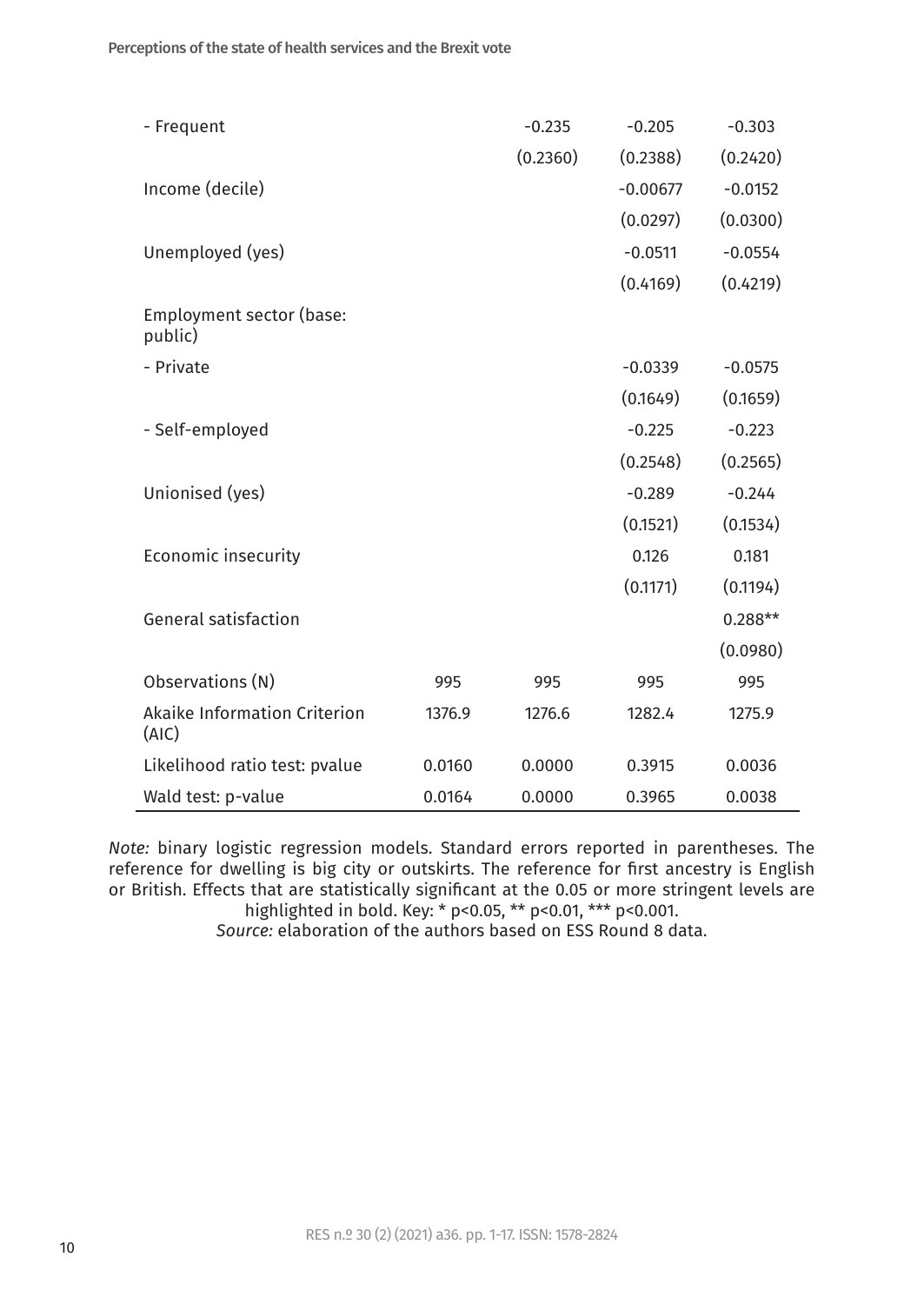

<span id="page-10-0"></span>**Figure 1.** Effect of the satisfaction with health services on the Brexit vote (predictive margins)

*Note:* Circles represent the best estimation of the probability of voting leave for each level of satisfaction with health services, holding all the other variables at their means. Vertical bars represent the 95 per cent confidence intervals around each point-estimation. Predictive margins computed on the basis of the full model (model 4).

*Source:* elaboration of the authors based on ESS Round 8 data.

### **CONCLUSIONS**

Perceptions carry weight, no matter how different they might be from the real world. And perceptions can be manufactured or altered by political elites with the aid of experts and digital technologies. Not all citizens are equally permeable to this strategy: high levels of political sophistication and individual biases, which make people more inclined to expose themselves to information that is in tune with their Weltanschauung, might lead elite-led manipulative attempts to fail. In other cases, however, these attempts succeed and even when recognition of error and misjudgement ensues, this does not undo the damage done. This happened during the Brexit vote when key figures of the leave campaign pledged falsely that the NHS would economically profit from the UK leaving the EU: the NHS pledge came to be known by nearly four fifths of the public and was believed by half of it. This is a most relevant example of misinformation or bluntly fake news, which was chosen by the Brexiteers because they were aware that the NHS is a treasured national institution in the UK and is perceived to be severely underfunded. Besides this great impact, the pro Brexit campaign, by confining itself narrowly to a few topics, was perceived as more consistent, which might explain why the percentage of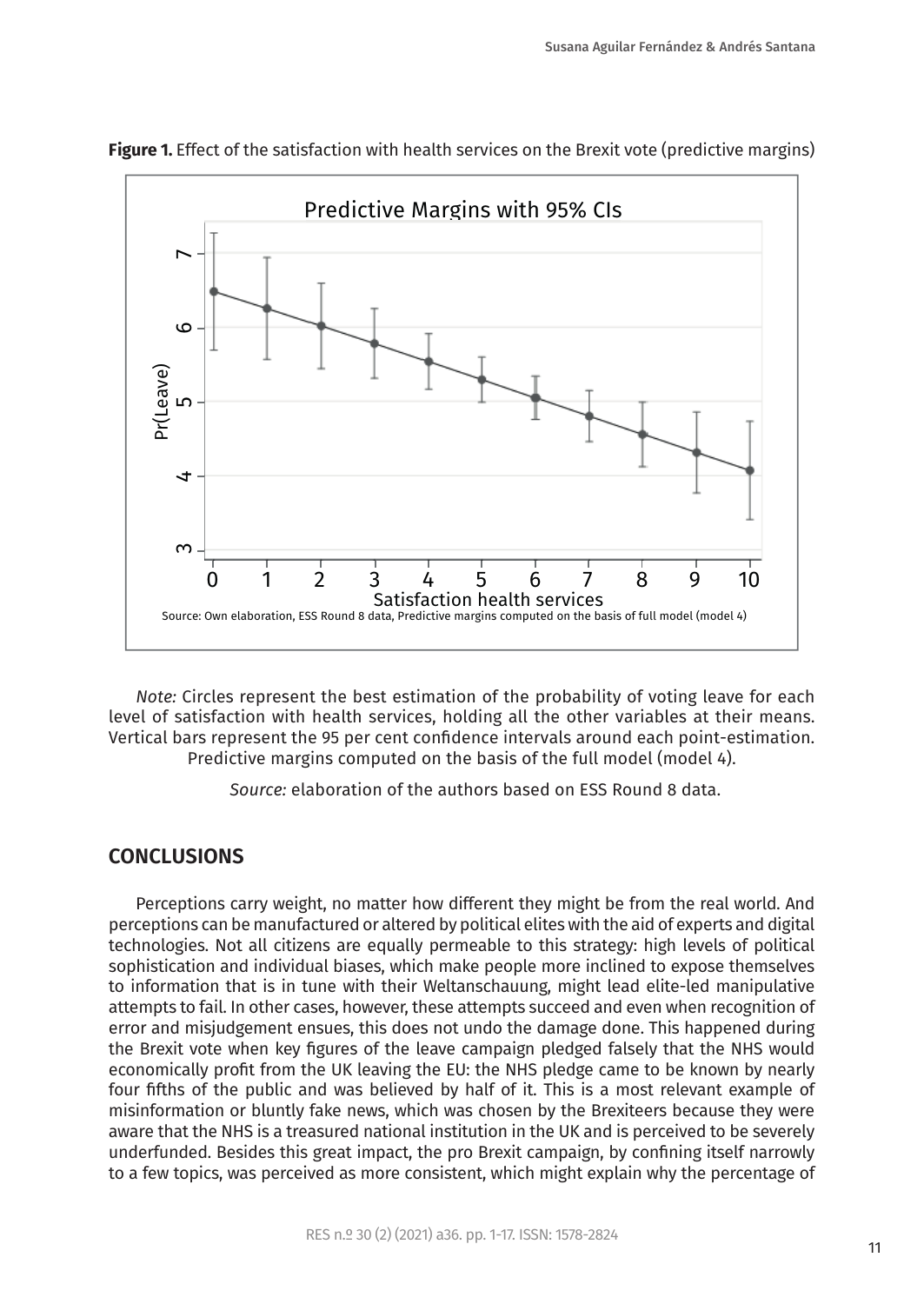leave voters increased as the referendum became closer. More precisely, the only voter profile that showed a significant increase in support for leave over 2016 was the highly politically engaged, which was also the more permeable to the Brexit campaign.

Departing from the relevant position that the NHS "fake news" item had in the leave campaign, we have drawn on perceptions of bad health services in the country as a new individual determinant of Brexit and found that they are robustly associated with the leave vote, event after controlling for an ample battery of potentially confounding variables. Our results for the socio-demographic controls (the propensity to vote leave is lower for women, those with university degrees and of Scottish or European ancestry) are in line with the profile of the Brexit voter: old white man, English, and low educated (Ashcroft, 2016; Goodwin & Heath, 2016; Swales, 2016). The lack of significance of the socio-economic controls is interesting, given that the austerity policies after the 2008 financial crisis have been blamed for the leave outcome [\(Dorling, 2016](#page-12-14)) and Brexiteers have been depicted as financially concerned ([Liberini et al., 2019\)](#page-13-5), economically deprived ([Swales, 2016](#page-14-0)), and losers of globalisation [\(Hobolt, 2016](#page-13-1)). Finally, the positive relationship between general satisfaction and the leave vote goes in line with [Janmaat et al. \(2018\),](#page-13-6) for whom the only group showing a significant increase in support for the Brexit was "the highly engaged and satisfied", which expressed satisfaction with democracy and high levels of trust in public officials; and with Liberini et al. (2019), who found that the completely satisfied people were fractionally more likely to vote leave than the mostly dissatisfied ones.

What is novel in this work , then, is the robustness of the finding whereby perceiving that the health services in the country are bad is unequivocally associated with the Brexit vote, regardless of the controls we introduce. The results of the fourth model are especially revealing, as they show that the perceptions of the quality of health services, which is closely linked to the fake news of the pro-leave campaign, retain and even strengthen their effect on the EU referendum vote even after controlling for general satisfaction. That the outcome of a referendum with crucial international repercussions can be partially linked to misinformation and ensuing wrong perceptions is ultimately worrying for democracy.

### **REFERENCES**

- <span id="page-11-2"></span>Abrams, D. & Travaglino, G.A. (2018). Immigration, political trust, and Brexit—Testing an aversion amplification hypothesis. The British Journal of Social Psychology, 57(2), 310– 326.<https://doi.org/10.1111/bjso.12233>
- <span id="page-11-3"></span>Akaike, H. (1973). Information theory as an extension of the maximum likelihood principle. In F. Csáki & B.N. Petrov (eds.), Second International Symposium on Information Theory: Tsahkadsor, Armenia, U. S. S. R., September 2-8, 1971. Budapest: Akademiai Kiado.
- Anduiza, E., Gallego, A. & Muñoz, J. (2013). Turning a Blind Eye: Experimental Evidence of Partisan Bias in Attitudes Toward Corruption. Comparative Political Studies, 46(12), 1664–1692.<https://doi.org/10.1177/0010414013489081>
- <span id="page-11-1"></span>Ashcroft, M. (2016, June 24). How the United Kingdom voted on Thursday... And why. Lord Ashcroft Polls. [https://lordashcroftpolls.com/2016/06/how-the-united-kingdom](https://lordashcroftpolls.com/2016/06/how-the-united-kingdom-voted-and-why/)[voted-and-why/](https://lordashcroftpolls.com/2016/06/how-the-united-kingdom-voted-and-why/)
- <span id="page-11-0"></span>Becker, S.O., Fetzer, T. & Novy, D. (2017). Who voted for Brexit? A comprehensive district-level analysis. Economic Policy, 32(92), 601–650. https://doi.org/10.1093/epolic/eix012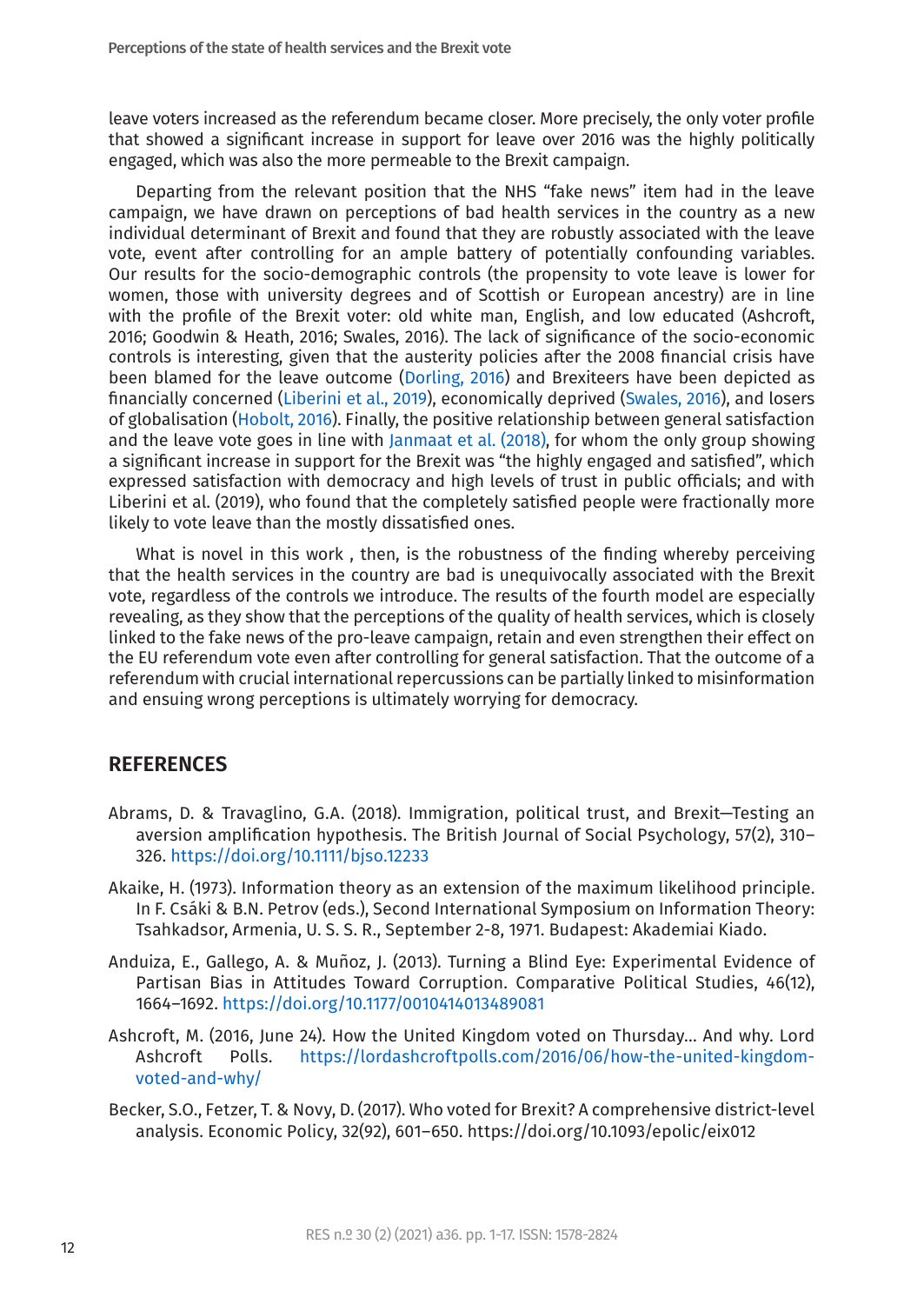- <span id="page-12-13"></span>Burnham, K.P. & Anderson, D.R. (2002). Model Selection and Multimodel Inference: A Practical Information-Theoretic Approach (2nd ed.). New York: Springer-Verlag. [https://](https://doi.org/10.1007/b97636) [doi.org/10.1007/b97636](https://doi.org/10.1007/b97636)
- <span id="page-12-7"></span>Cantarella, M., Fraccaroli, N. & Volpe, R. (2019). Does Fake News Affect Voting Behaviour? DEMB Working Paper Series, 146.<https://doi.org/10.2139/ssrn.3402913>
- <span id="page-12-10"></span>Christmann, A. & Danaci, D. (2012). Direct Democracy and Minority Rights: Direct and Indirect Effects on Religious Minorities in Switzerland. Politics and Religion, 5(1), 133– 160.<https://doi.org/10.1017/S1755048311000666>
- <span id="page-12-2"></span>Clarke, H.D., Goodwin, M. & Whiteley, P. (2017). Why Britain Voted for Brexit: An Individual-Level Analysis of the 2016 Referendum Vote. Parliamentary Affairs, 70(3), 439–464. <https://doi.org/10.1093/pa/gsx005>
- <span id="page-12-4"></span>Crescenzi, R., Cataldo, M. D. & Faggian, A. (2018). Internationalized at work and localistic at home: The 'split' Europeanization behind Brexit. Papers in Regional Science, 97(1), 117–132. <https://doi.org/10.1111/pirs.12350>
- <span id="page-12-1"></span>Curtice, J. (2017). Has Brexit Reshaped British Politics? London: NatCen Social Research. <https://whatukthinks.org/eu/analysis/has-brexit-reshaped-british-politics/>
- <span id="page-12-3"></span>Del Vicario, M., Zollo, F., Caldarelli, G., Scala, A. & Quattrociocchi, W. (2017). Mapping social dynamics on Facebook: The Brexit debate. Social Networks, 50, 6–16. [https://doi.](https://doi.org/10.1016/j.socnet.2017.02.002) [org/10.1016/j.socnet.2017.02.002](https://doi.org/10.1016/j.socnet.2017.02.002)
- <span id="page-12-9"></span>Donovan, T. & Bowler, S. (1998). Direct Democracy and Minority Rights: An Extension. American Journal of Political Science, 42(3), 1020–1024. [https://doi.org/10.2307/2991742](https://doi.org/10.2307/2991742
)
- <span id="page-12-14"></span>Dorling, D. (2016). Brexit: The decision of a divided country. BMJ, 354(1–2), i3697. [https://doi.](https://doi.org/10.1136/bmj.i3697
) [org/10.1136/bmj.i3697](https://doi.org/10.1136/bmj.i3697
)
- <span id="page-12-5"></span>ESS. (2018a). European Social Survey Round 8 Data (2016). Data file edition 2.1. NSD – Norwegian Centre for Research Data, Norway – Data Archive and Distributor of ESS Data for ESS ERIC.
- <span id="page-12-12"></span>ESS. (2018b). European Social Survey Round 8 Data (2016). ESS8- 2016 Documentation Report. Edition 2.1. European Social Survey Data Archive, NSD - Norwegian Centre for Research Data for ESS ERIC.
- <span id="page-12-6"></span>ESS. (2018c). European Social Survey Round 8 Data (2016). UK Country—Specific Data. NSD – Norwegian Centre for Research Data, Norway – Data Archive and Distributor of ESS Data for ESS ERIC.
- Fidrmuc, J., Hulényi, M. & Tunali, C. (2016). Money Can't Buy EU Love: European Funds and the Brexit Referendum. CESifo Working Paper Series, 6107. [https://econpapers.repec.org/](https://econpapers.repec.org/paper/cesceswps/_5f6107.htm) [paper/cesceswps/\\_5f6107.htm](https://econpapers.repec.org/paper/cesceswps/_5f6107.htm)
- <span id="page-12-11"></span>Frey, B.S. & Goette, L. (1998). Does the Popular Vote Destroy Civil Rights? American Journal of Political Science, 42(4), 1343–1348.<https://doi.org/10.2307/2991861>
- <span id="page-12-8"></span>Gamble, B.S. (1997). Putting Civil Rights to a Popular Vote. American Journal of Political Science, 41(1), 245–269. <https://doi.org/10.2307/2111715>
- <span id="page-12-0"></span>Goodwin, M.J. & Heath, O. (2016). The 2016 Referendum, Brexit and the Left Behind: An Aggregate-level Analysis of the Result. The Political Quarterly, 87(3), 323–332. [https://](https://doi.org/10.1111/1467-923X.12285) [doi.org/10.1111/1467-923X.12285](https://doi.org/10.1111/1467-923X.12285)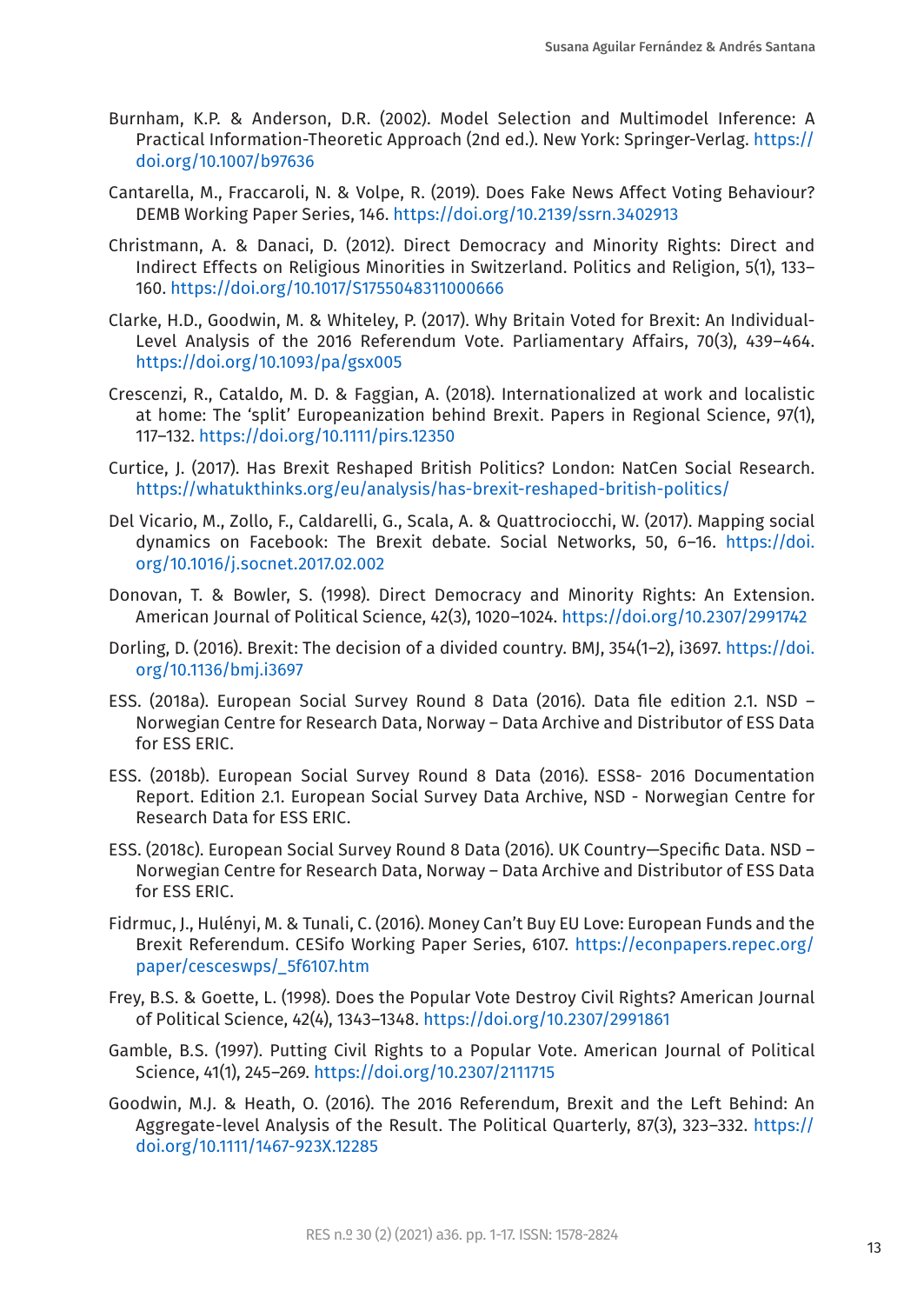- <span id="page-13-0"></span>Halikiopoulou, D. & Vlandas, T. (2017). Voting to leave: Economic insecurity and the Brexit vote. In B. Leruth, N. Startin & S. Usherwood (eds.), The Routledge Handbook of Euroscepticism (pp. 139–154). Abingdon: Routledge.
- <span id="page-13-14"></span>Heinze, G. & Dunkler, D. (2017). Five myths about variable selection. Transplant International, 30(1), 6–10.<https://doi.org/10.1111/tri.12895>
- <span id="page-13-1"></span>Hobolt, S.B. (2016). The Brexit vote: A divided nation, a divided continent. Journal of European Public Policy, 23(9), 1259–1277. [https://doi.org/10.1080/13501763.2016.1225785](https://doi.org/10.1080/13501763.2016.1225785
)
- <span id="page-13-4"></span>Ipsos MORI. (2016). Political Monitor Topline Results, 16 June 2016. IPSOS MORI. [https://www.](https://www.ipsos.com/sites/default/files/migrations/en-uk/files/Assets/Docs/Polls/pm-16-june-2016-topline.pdf) [ipsos.com/sites/default/files/migrations/en-uk/files/Assets/Docs/Polls/pm-16-june-](https://www.ipsos.com/sites/default/files/migrations/en-uk/files/Assets/Docs/Polls/pm-16-june-2016-topline.pdf)[2016-topline.pdf](https://www.ipsos.com/sites/default/files/migrations/en-uk/files/Assets/Docs/Polls/pm-16-june-2016-topline.pdf)
- <span id="page-13-6"></span>Janmaat, J.G., Melis, G., Green, A. & Pensiero, N. (2018). Changing preferences for Brexit: Identifying the groups with volatile support for 'Leave'. LLAKES Research Paper, 65. <https://www.iser.essex.ac.uk/research/publications/525212>
- <span id="page-13-9"></span>Jasper, J.M. (2011). Emotions and Social Movements: Twenty Years of Theory and Research. Annual Review of Sociology, 37(1), 285–303. [https://doi.org/10.1146/annurev](https://doi.org/10.1146/annurev-soc-081309-150015
)[soc-081309-150015](https://doi.org/10.1146/annurev-soc-081309-150015
)
- <span id="page-13-7"></span>Jermias, J. (2001). Cognitive dissonance and resistance to change: The influence of commitment confirmation and feedback on judgment usefulness of accounting systems. Accounting, Organizations and Society, 26(2), 141–160. [https://doi.org/10.1016/S0361-](https://doi.org/10.1016/S0361-3682(00)00008-8) [3682\(00\)00008-8](https://doi.org/10.1016/S0361-3682(00)00008-8)
- <span id="page-13-8"></span>Jonas, E., Schulz-Hardt, S., Frey, D. & Thelen, N. (2001). Confirmation bias in sequential information search after preliminary decisions: An expansion of dissonance theoretical research on selective exposure to information. Journal of Personality and Social Psychology, 80(4), 557–571. <https://doi.org/10.1037//0022-3514.80.4.557>
- <span id="page-13-11"></span>LeDuc, L. (2003). The politics of direct democracy: Referendums in global perspective. Peterborough: Broadview Press.
- <span id="page-13-13"></span>Lewis, D.C. (2011). Direct democracy and minority rights: Same-sex marriage bans in the U.S. Social Science Quarterly, 92(2), 364–383. [https://doi.org/10.1111/j.1540-6237.2011.00773.x](https://doi.org/10.1111/j.1540-6237.2011.00773.x
)
- <span id="page-13-5"></span>Liberini, F., Oswald, A. J., Proto, E. & Redoano, M. (2019). Was Brexit triggered by the old and unhappy? Or by financial feelings? Journal of Economic Behavior & Organization, 161, 287–302.<https://doi.org/10.1016/j.jebo.2019.03.024>
- <span id="page-13-12"></span>Lupia, A., Krupnikov, Y., Levine, A.S., Piston, S. & Von Hagen-Jamar, A. (2010). Why State Constitutions Differ in their Treatment of Same-Sex Marriage. The Journal of Politics, 72(4), 1222–1235.<https://doi.org/10.1017/S0022381610000642>
- <span id="page-13-10"></span>Mendelsohn, M. & Cutler, F. (2000). The Effect of Referendums on Democratic Citizens: Information, Politicization, Efficacy and Tolerance. British Journal of Political Science, 30(4), 669–698.<https://doi.org/10.1017/S0007123400220292>
- <span id="page-13-2"></span>Palma, P.A., Sinclair, V.M. & Esses, V.M. (2019). Facts versus feelings: Objective and subjective experiences of diversity differentially impact attitudes towards the European Union. Group Processes & Intergroup Relations, 23(5).<https://doi.org/10.1177/1368430219854805>
- <span id="page-13-3"></span>Rolfe, H., Ahlstrom-Vij, K., Hudson-Sharp, N. & Runge, J. (2018, October 8). Post-Brexit Immigration Policy: Reconciling Public Perceptions with Economic Evidence. National Institute of Economic and Social Research. [https://www.niesr.ac.uk/publications/post](https://www.niesr.ac.uk/publications/post-brexit-immigration-policy-reconciling-public-perceptions-economic-evidence)[brexit-immigration-policy-reconciling-public-perceptions-economic-evidence](https://www.niesr.ac.uk/publications/post-brexit-immigration-policy-reconciling-public-perceptions-economic-evidence)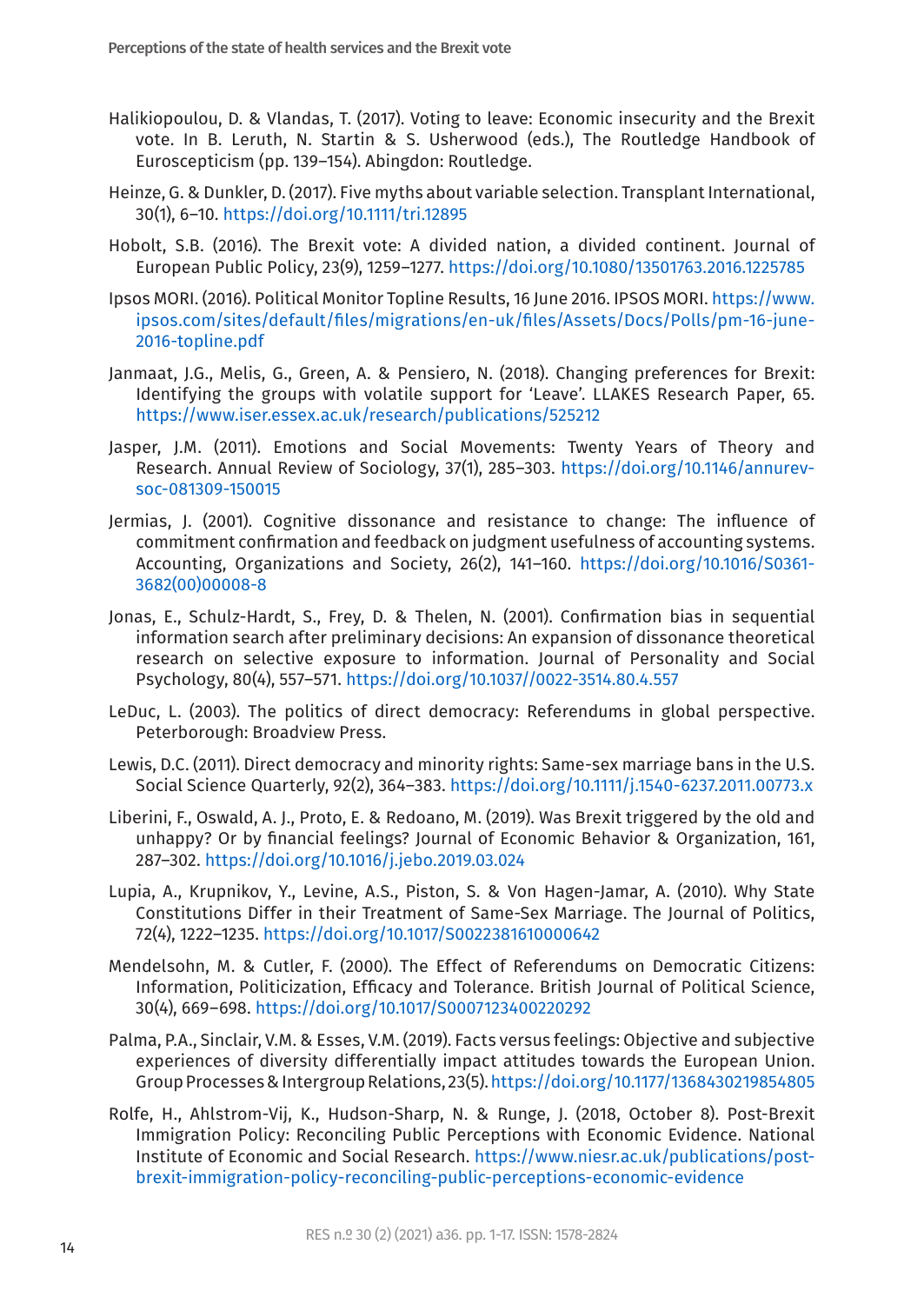- <span id="page-14-8"></span>Santana, A. & Rama, J. (2017). Manual de análisis de datos con Stata (1st ed.). Madrid: Editorial Tecnos.<https://www.tecnos.es/ficha.php?id=5044951&pageid=4>
- Sartori, G. (1969). From the Sociology of Politics to Political Sociology. Government and Opposition, 4(2), 195–214. <https://doi.org/10.1111/j.1477-7053.1969.tb00173.x>
- <span id="page-14-2"></span>Shaw, D., Smith, C.M. & Scully, J. (2017). Why did Brexit happen? Using causal mapping to analyse secondary, longitudinal data. European Journal of Operational Research, 263(3), 1019–1032. <https://doi.org/10.1016/j.ejor.2017.05.051>
- <span id="page-14-4"></span>Smith, M. (2005). The Politics of Same-Sex Marriage in Canada and the United States. PS: Political Science & Politics, 38(2), 225–228. [https://doi.org/10.1017/S1049096505056349](https://doi.org/10.1017/S1049096505056349
)
- <span id="page-14-0"></span>Swales, K. (2016). Understanding the Leave vote. NatCen Social Research. [https://natcen.](https://natcen.ac.uk/our-research/research/understanding-the-leave-vote/) [ac.uk/our-research/research/understanding-the-leave-vote/](https://natcen.ac.uk/our-research/research/understanding-the-leave-vote/)
- <span id="page-14-1"></span>Townson, S. (2018). New elements behind the Brexit referendum: the impact of health perceptions on the Brexit vote. Unpublished manuscript.
- <span id="page-14-5"></span>Uleri, P.V. (1996). Introduction. In M. Gallagher & P.V. Uleri (eds.), The referendum experience in Europe (pp. 1–19). London: Macmillan Press.
- <span id="page-14-3"></span>Vanderleeuw, J.M. & Engstrom, R.L. (1987). Race, Referendums, and Roll-Off. The Journal of Politics, 49(4), 1081–1092. [https://doi.org/10.2307/2130785](https://doi.org/10.2307/2130785
)

### **APENDIX**

<span id="page-14-6"></span>

| <b>Table A1.</b> Factor analysis of the four dimensions of economic insecurity |          |            |          |  |  |  |  |
|--------------------------------------------------------------------------------|----------|------------|----------|--|--|--|--|
| Variable                                                                       | Loadings | Uniqueness | Scorings |  |  |  |  |
| Risk of financial insecurity                                                   | 0.6807   | 0.5367     | 0.42952  |  |  |  |  |
| Household income difficulties                                                  | 0.6807   | 0.5367     | 0.42952  |  |  |  |  |

*Source*: Own elaboration, ESS Round 8 data. N = 1,685; method: principal factors; rotation: orthogonal varimax; retained factors: 1; method for the computation of the scoring coefficients: regression.

<span id="page-14-7"></span>

| Table A2. Principal component analysis of the four dimensions of satisfaction |  |  |  |  |  |
|-------------------------------------------------------------------------------|--|--|--|--|--|
|-------------------------------------------------------------------------------|--|--|--|--|--|

| Component         | Eigenvalue | <b>Difference</b> | Proportion | Cumulative |
|-------------------|------------|-------------------|------------|------------|
| Comp1             | 2.10605    | 1.30478           | 0.5265     | 0.5265     |
| Comp <sub>2</sub> | 0.801274   | 0.0563591         | 0.2003     | 0.7268     |
| Comp3             | 0.744915   | 0.397154          | 0.1862     | 0.9131     |
| Comp4             | 0.347761   | n.a.              | 0.0869     |            |

*Source*: Own elaboration, ESS Round 8 data. N = 1,685; n.a.: not applicable.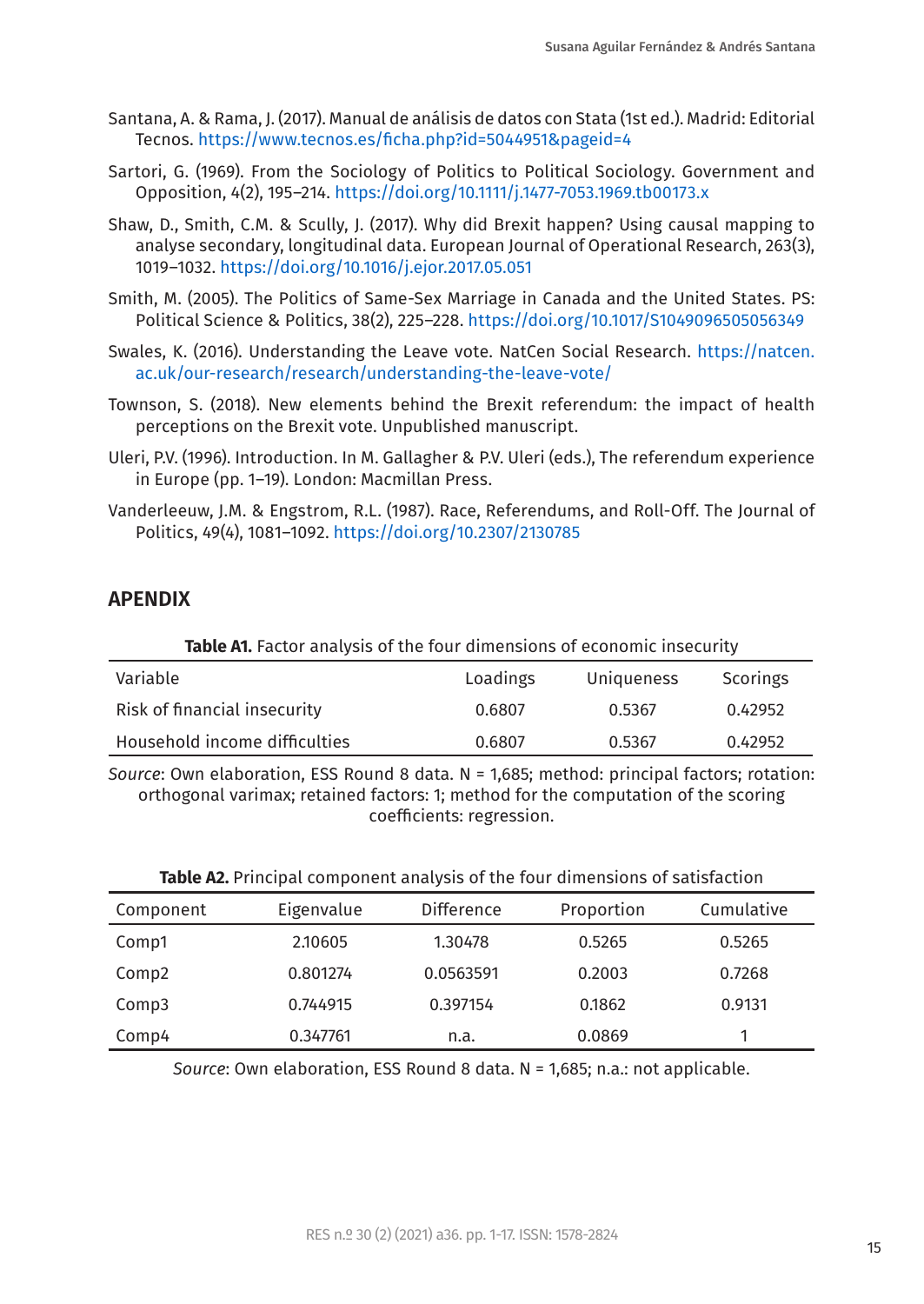<span id="page-15-0"></span>

| <b>Table A3.</b> Parallel analysis of the four dimensions of satisfaction |            |           |                   |  |  |  |  |
|---------------------------------------------------------------------------|------------|-----------|-------------------|--|--|--|--|
| Component                                                                 | <b>PCA</b> | РA        | <b>Difference</b> |  |  |  |  |
|                                                                           | 2.10605    | 1.053761  | 1.052289          |  |  |  |  |
|                                                                           | 0.8012741  | 1.023092  | $-0.2218174$      |  |  |  |  |
|                                                                           | 0.744915   | 0.9839485 | $-0.2390335$      |  |  |  |  |
| 4                                                                         | 0.3477615  | 0.9391994 | $-0.591438$       |  |  |  |  |

*Source*: Own elaboration, ESS Round 8 data. N = 1,685; PCA = principal component analysis; PA = parallel analysis for principal components. PA Eigenvalues Averaged Over 10 Replications.



<span id="page-15-1"></span>**Figure A1.** Parallel analysis of the four dimensions of satisfaction

*Source*: Own elaboration, ESS Round 8 data. N = 1,685; PCA = principal component analysis.

| Variable                                 | Loadings | Uniqueness | Scorings |  |  |  |  |  |
|------------------------------------------|----------|------------|----------|--|--|--|--|--|
| Satisfaction with government             | 0.7407   | 0.4514     | 0.39382  |  |  |  |  |  |
| Satisfaction with democracy              | 0.7385   | 0.4546     | 0.38977  |  |  |  |  |  |
| Satisfaction with the state of education | 0.4461   | 0.801      | 0.15494  |  |  |  |  |  |
| Satisfaction with life                   | 0.4111   | 0.831      | 0.14037  |  |  |  |  |  |

<span id="page-15-2"></span>

|  | Table A4. Factor analysis of the four dimensions of satisfaction |  |  |  |  |  |  |  |
|--|------------------------------------------------------------------|--|--|--|--|--|--|--|
|--|------------------------------------------------------------------|--|--|--|--|--|--|--|

*Source and notes*: see [Table A1.](#page-14-6)